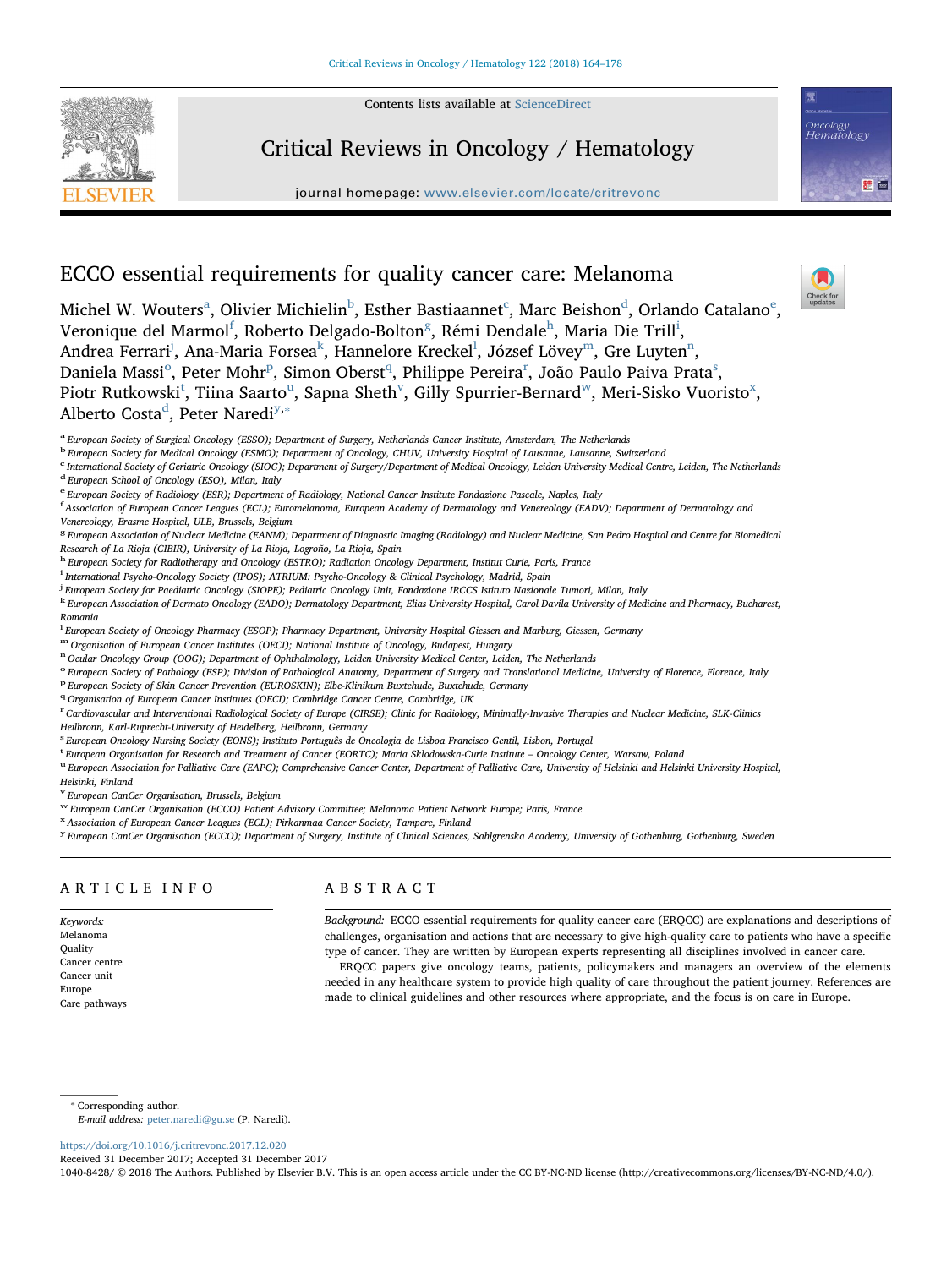Multidisciplinary Organisation of care Audit Quality assurance Patient-centred Multidisciplinary team Patient information Health inequalities Essential requirements Guidelines Healthcare system

Melanoma: essential requirements for quality care:

- Melanoma, the most-deadly skin cancer, is rising in incidence among fair-skinned people in Europe. Increasing complexity of care for advanced disease in clinical areas such as staging and new therapies requires attention to a number of challenges and inequalities in a diverse patient group.
- Care for advanced melanoma must only be carried out in, or in collaboration with, specialist melanoma centres which have both a core multidisciplinary team and an extended team of allied professionals, and which are subject to quality and audit procedures. Access to such units is far from universal in all European countries.
- It is essential that, to meet European aspirations for high-quality comprehensive cancer control, healthcare organisations implement the requirements in this paper, paying particular attention to multidisciplinarity and patient-centred pathways from diagnosis to treatment and follow-up, to improve survival and quality of life for patients.

Conclusion: Taken together, the information presented in this paper provides a comprehensive description of the essential requirements for establishing a high-quality service for melanoma. The ERQCC expert group is aware that it is not possible to propose a 'one size fits all' system for all countries, but urges that access to multidisciplinary teams and specialised treatments is guaranteed to all patients with melanoma.

#### 1. Introduction: why we need quality frameworks

There has been a growing emphasis on driving up quality in cancer organisations, given that there is wide agreement that much care is not comprehensively accessible, not well coordinated and not based on current evidence. This is the starting point of a report by the US Institute of Medicine (IOM) in 2013 [\(Levit et al., 2013](#page-13-0)), which is blunt in describing a 'crisis in cancer care delivery', as the growing number of older people will mean a rising number of cancer patients and numbers of survivors, while there are pressures on workforces amid rising costs of care and complexity of treatments. The European Cancer Concord (ECC), a partnership of patients, advocates and cancer professionals, has also recognised major disparities in the quality of cancer management and in the degree of funding in Europe, launching a European Cancer Patient's Bill of Rights, a patient charter that underpins equitable access to optimal cancer control, cancer care and research for Europe's citizens ([Højgaard et al., 2017](#page-13-1)).

An assessment of the quality of cancer care in Europe was made as part of the first EU Joint Action on Cancer, the European Partnership for Action Against Cancer (EPAAC, <http://www.epaac.eu>), which reported in 2014 that there are important variations in service delivery between and within countries, with repercussions in quality of care. Factors such as waiting times and provision of optimal treatment can explain about a third of the differences in cancer survival, while cancer plans, for example a national cancer plan that promotes clinical guidelines, professional training and quality control measures, may be responsible for a quarter of the survival differences.

The EU Joint Action on Cancer Control (CANCON), which replaced EPAAC from 2014, also focused on quality of cancer care and in 2017 published the European Guide on Quality Improvement in Comprehensive Cancer Control ([Albreht et al., 2017\)](#page-12-0). This recognises that many cancer patients are treated in general hospitals and not in comprehensive cancer centres (CCCs), and explores a model of 'comprehensive cancer care networks' that could reconcile expertise in existing healthcare systems given a lack of CCCs. Research also shows that care provided by multidisciplinary teams (MDTs) results in better clinical and organisational outcomes for patients [\(Prades et al., 2015\)](#page-14-0).

Countries have been concentrating expertise for certain tumour types in such networks and in dedicated centres, or units, such as for childhood and rare cancers, and most CCCs have teams for the main cancer types. For common adult tumours, however, at the European level there has been widespread effort to establish universal, dedicated units only for breast cancer, following several European declarations that set a target of the year 2016 for care of all women and men with breast cancer to be delivered in specialist multidisciplinary centres. While this target has not been met ([Cardoso et al., 2017](#page-12-1)), the view of the ERQCC expert group is that the direction of travel is for all tumour types to adopt the principles of such dedicated care, as exemplified also by auditing standards emerging for other cancers such as colorectal.

There are disparities in melanoma burden and outcomes across Europe that stem from highly heterogeneous organisation of national health systems, and significant differences in designing and implementing national cancer control plans. To provide optimal quality care, we consider that melanoma patients must have access to the care pathways, MDTs and innovative or specialised treatments described in this document, and which are subject to the same approach to quality assurance, auditing and accreditation of a 'unit' that is emerging in breast cancer and other tumour types.

## 2. Melanoma: key facts and challenges

## 2.1. Key facts

# 2.1.1. Epidemiology

- Melanoma is a malignant tumour that arises from the pigmentproducing melanocytic cells located mostly in the skin, but also in the mucosae and ocular structures. In cutaneous melanoma, the main type of melanoma, there are several clinical and pathological subtypes, of which the most common is superficial spreading melanoma, which comprises about 70% of cases. Other main subtypes of cutaneous melanoma are nodular, lentigo maligna and acral lentiginous (including nail bed melanoma); there are also rare variants such as amelanotic and desmoplastic melanoma. Although it represents less than 5% of all types of skin cancer, melanoma is the most deadly, accounting for about 75% of skin cancer-related deaths. Uveal (eye) melanoma (ciliary body, iris or choroid) is the most common adult primary intraocular malignancy; conjunctival melanoma is rare. About half of mucosal melanoma begins in the head and neck region, and most of the remainder in the ano-rectal region and female genital tract. Cutaneous and ocular melanoma are very rare in children.
- The incidence of skin melanoma has increased consistently in fairskinned people over the past 4 decades ([Nikolaou and Stratigos,](#page-14-1) [2014](#page-14-1)). In 2012, it was the 7th most frequently diagnosed cancer in the European Union (EU) and accounted for 3% of all new cancers, according to the EUROCARE study ([Crocetti et al., 2015\)](#page-12-2). Figures from EUCAN show that in 2012, more than 100,000 new cases were registered in Europe (82,000 in EU countries), and there were about 22,000 deaths (16,000 EU), and a 5 year prevalence of about 391,000 (323,000 EU) [\(Ferlay et al., 2012; Bray et al., 2013](#page-13-2)). Incidence is still rising quickly in some countries − by 5% a year in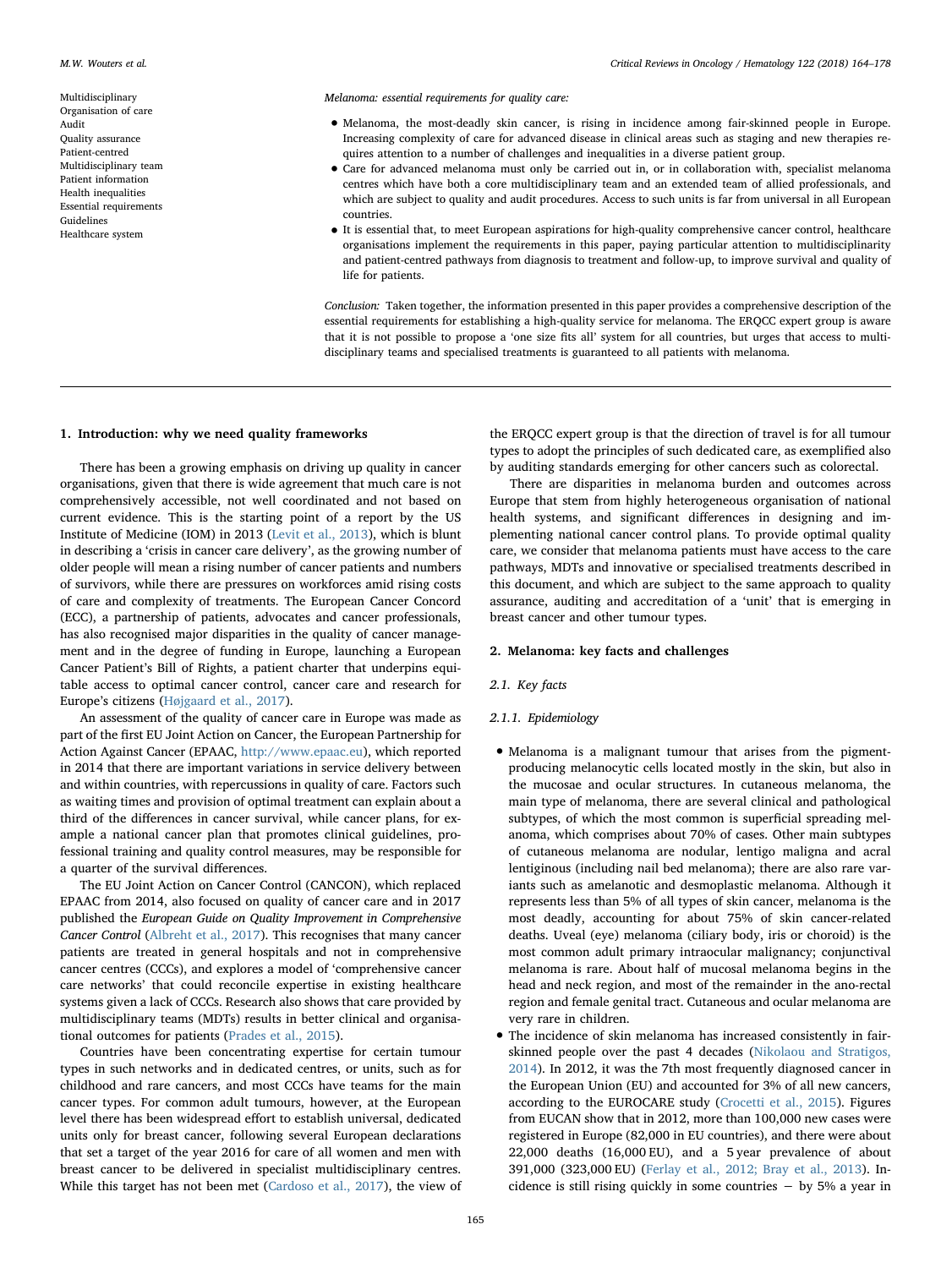the Netherlands, for example.

- There has been a slight increase in melanoma 5-year survival from 82% in 1999–2001 to 85% in the 2000–2007 period most recently considered by the EUROCARE study, which also reports higher survival for certain tumour subtypes (e.g. lentigo melanoma), and that women have a higher survival for all subtypes. A recent paper looking at the global picture of melanoma shows that the greatest burden falls on New Zealand, Australia and Europe, and on older people and men ([Karimkhani et al., 2017\)](#page-13-3). Information on survival by stage has been limited for skin melanoma; a systematic literature review that included studies from 9 countries in Europe found that the reported 5 year overall survival varies: 95%–100% (stage I), 65%–92.8% (stage II), 41%–71% (stage III), and 9%–28% (stage IV), and concluded that there are large variations in stage-specific overall and recurrence-free survival by study type and by country [\(Svedman et al., 2016](#page-14-2)). Despite new treatments, advanced melanoma still has a poor prognosis.
- In Europe, there are pronounced differences among countries in incidence and mortality, although the quality of cancer registration varies so definitive figures are not available. Reported incidence is highest in Switzerland (25/100,000 per year), Denmark, Norway and the Netherlands, and lowest in Central Eastern European (CEE) countries including Albania, Greece and Romania (below 4/100,000 per year). While the highest mortality rate was in Norway, and the lowest in Greece, CEE countries have the largest share of deaths (35.5%) of the 4 European regions [\(Forsea et al., 2012](#page-13-4)). A paper that calculated mortality-to-incidence ratio (MIR) for European countries for melanoma as a proxy for the fatality rate showed it ranges between 0.09 in Switzerland and 0.44 in Latvia. The regional average MIR was the highest in CEE at 0.35; the lowest in Western Europe, at 0.13 ([Forsea et al., 2014](#page-13-5)).
- Estimates for incidence of other melanoma types in Europe are: ocular, 4000 cases a year; mucosal, 1000; acral lentiginous, 5000; paediatric, 1000.

## 2.1.2. Risk factors

The main risk factors for skin melanoma are well established and include fair skin, excessive exposure to ultraviolet radiation (including the use of tanning beds) ([Boniol et al., 2012\)](#page-12-3), a history of sunburn, having a large number of moles or some atypical moles, and family history of melanoma. Immunosuppression is a risk factor for the development and aggressive evolution of melanoma.

#### 2.1.3. Diagnosis and treatment

- The appearance of melanoma varies with thickness and subtype. Most lesions appear as irregular pigmented spots that show early the signs of ABCDE: Asymmetry, irregular Borders, variegated Colour, Diameter larger than 6 mm and Evolution, i.e. the tendency to change rapidly over weeks or months. Nodular melanoma may lack these signs and should be considered in any skin lesion that exhibits EFG: Evolution, Firmness to touch, and Growth. Lesions are usually asymptomatic but itching and bleeding can occur in melanomas with deeper thickness. A lesion that just looks different from others − an 'ugly duckling' − may also be a melanoma.
- The use of dermoscopy, serial photography and total body photography are helpful in detecting melanomas early. Diagnosis must be confirmed by a pathologist usually following an excisional biopsy of the entire lesion. The excisional biopsy is also needed to determine the thickness of the tumour (Breslow thickness), which is the most important prognostic factor of the primary in cutaneous melanoma. Breslow thickness, primary tumour ulceration and lymph node involvement are the main prognostic factors required to stage the tumour for outcome estimation and management decisions. Sentinel lymph node biopsy (SLNB) is recommended as a diagnostic and staging procedure for patients with melanomas thicker than 1 mm or

with additional risk factors and is the strongest prognostic marker. Staging follows the recommendations of the American Joint Committee on Cancer [\(Gershenwald et al., 2017](#page-13-6)).

- The standard treatment for primary cutaneous melanoma is complete surgical excision with safety margins dictated by the tumour's depth. Complete lymph node dissection (CLND) is performed for clinical (macroscopic) stage III disease on confirmation of lymph node invasion by imaging techniques and cytology/histology. Also, in patients with a tumour positive SLNB, with high tumour burden in the sentinel nodes, CLND can be considered by a shared patientphysician decision [\(Faries et al., 2017\)](#page-13-7).
- Adjuvant therapies for stage III include interferon  $\alpha$  2b, and clinical trials of (neo)adjuvant treatment with immune- or targeted therapies have been published recently or are underway. Systemic therapies exist for unresectable metastatic disease − in recent years a range of new drugs have been introduced, including (combinations of) immunotherapies and targeted therapies, which have dramatically changed the prognosis of advanced melanoma. Radiotherapy can be used as an adjuvant treatment in stage III and to treat recurrences and metastases (such as in the bones or brain) and for palliation. Radiotherapy for primary skin melanoma should be considered in lentigo maligna, especially in older patients with extensive or unresectable disease. Various strategies such as immunotherapy and electrochemotherapy apply in selected cases to the treatment of isolated (sub)cutaneous metastases or tumours. Treatment of satellites and in-transit metastases have several treatment options including excision, CO2 laser, electrochemotherapy, isolated limb perfusion and intra-lesional oncolytic virus therapy (e.g. T-VEC).

# 2.2. Challenges in melanoma care

#### 2.2.1. Prevention

Given the rising incidence of melanoma in Europe there is a need for effective, consistent campaigns about risk factors, especially about excessive exposure to sunlight and the use of tanning beds, as the IARC has classified solar radiation, ultraviolet radiation and UV-emitting tanning devices as carcinogenic ([International Agency for Research on](#page-13-8) [Cancer \(IARC\), 2018](#page-13-8)). There are important differences in public awareness of melanoma risk across Europe [\(Forsea et al., 2013](#page-13-9)); many people still do not protect themselves or their children well against the sun and the use of tanning beds has been banned in only a few countries so far, although more have instituted bans for those under age 18. The current legal framework in the EU to regulate the use of tanning devices lacks harmonisation, as it falls within separate industries, is not wellenforced or adhered to, and the responsibility lies with national governments. Whether regulation comes in the form of bans or restrictions, matching the right interventions to fit at the country level will be key in determining its success ([European Commission et al., 2016; World](#page-13-10) [Health Organization, 2017](#page-13-10)).

## 2.2.2. Detection and diagnosis

• Early diagnosis of melanoma is crucial to favourable outcomes: the 5 year survival rate is estimated at 95% for stage I melanoma, thinner than 1 mm, but drops to 62% for regional lymph node spread and below 20% for metastasised tumours ([Balch et al., 2009](#page-12-4)). Yet a high proportion of melanomas are still detected late, at greater thickness or lymphatic spread. Contributing factors include lack of awareness and insufficient public education (such as with older men and hard to see areas of the body), low numbers of dermatologists in rural or remote areas, lack of training, time and incentives for primary care physicians in recognising early tumours and surveying high risk patients, and administrative obstacles in the referral pathway to melanoma specialists. Guidelines for primary care are essential as there is widespread under- and overdiagnosis and little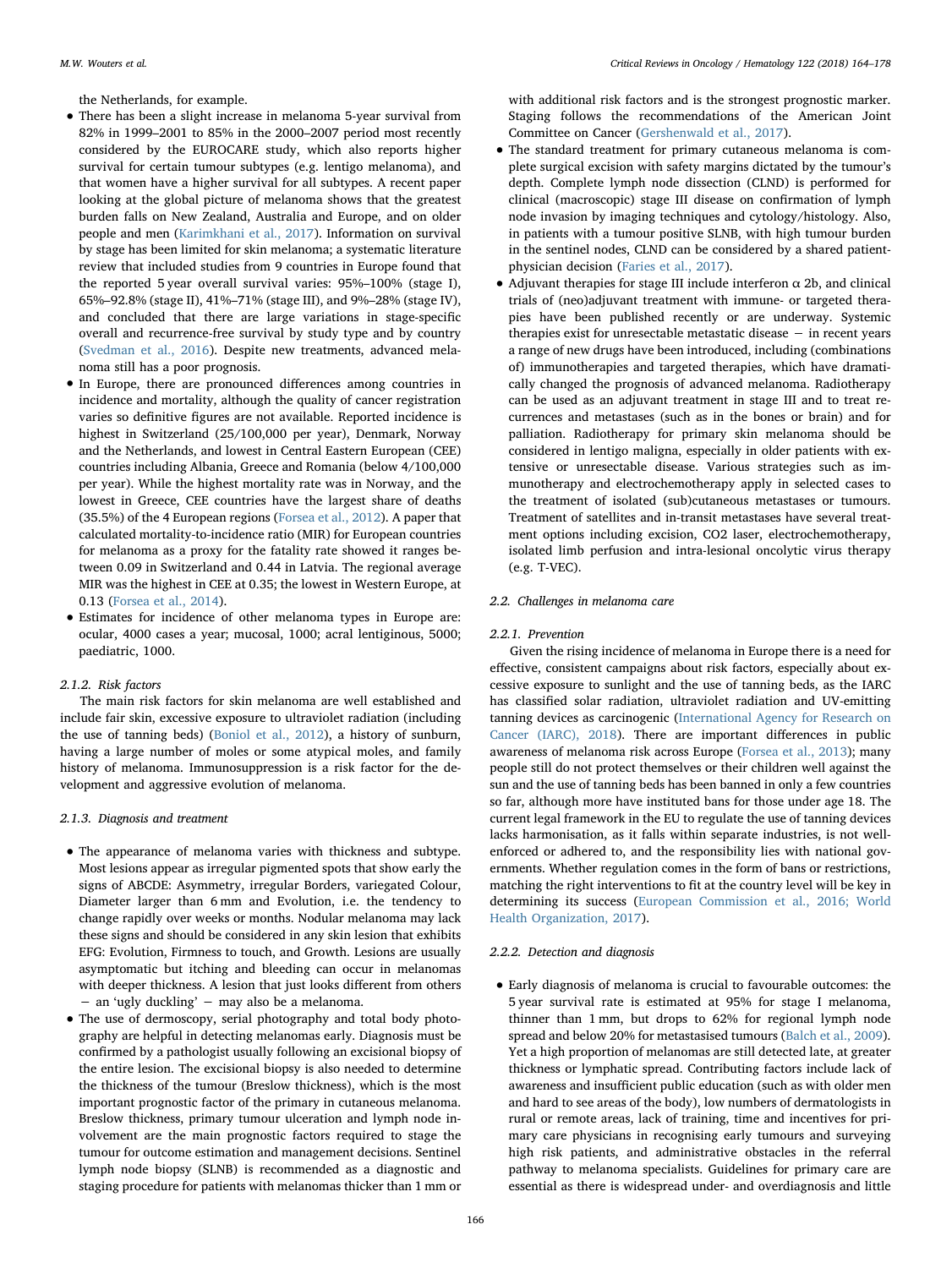consistency around Europe in referral and surveillance strategies. Some melanoma subtypes, such as nodular melanoma, may not display usual ABCDE clinical alarm signs and grow rapidly, and represent a large proportion of late detected and fatal melanomas [\(Mar et al., 2013\)](#page-13-11).

- A suspicious lesion must be referred to a dermatologist experienced with melanoma. While dermoscopy helps greatly in early diagnosis of melanoma, this technique is efficient only when performed by trained experts, and dermoscopy training and equipment availability vary in Europe [\(Forsea et al., 2016\)](#page-13-12).
- Paediatric melanoma can be a diagnostic challenge as melanomas at this age are very rare, may not meet usual ABCDE criteria and may also be challenging for pathologists to determine their malignant potential.

## 2.2.3. Staging

There are many challenges in the staging of melanoma:

- Inappropriate, incomplete removal of primary melanoma, with errors in Breslow thickness, ulceration and mitoses estimation; initial wide-excision of the primary tumour that may interfere with the subsequent SLNB procedure; inadequate detection, resection and evaluation of (sentinel) lymph nodes [\(Dandekar et al., 2014](#page-12-5))
- Different use of diagnostic terms/histopathological criteria by pathologists ([Patrawala et al., 2016\)](#page-14-3); incomplete histopathological reports; and not using the most recent TNM classification ([Niebling](#page-14-4) [et al., 2013](#page-14-4))
- Insufficient knowledge of and experience in detection and treatment of satellite or in-transit metastasis
- Locoregional staging and follow-up with ultrasound techniques requires updated scanners and specific operator expertise, which can lead to inter-observer variability in the ultrasound diagnosis of lymph node stations and varying outcomes of fine needle aspirations [\(Voit et al., 2011\)](#page-14-5)
- Underuse or overuse of diagnostic modalities, such as PET-CT, based on local availability or non-adherence to guidelines. The rate of metastatic cases among the patient population is relatively low. Extensive use of imaging modalities for staging and follow-up of early lesions may incur high costs, false-positive findings, radiation exposure, and potential contrast media-related toxicity and allergy [\(Stodell et al., 2017; Holtkamp et al., 2017](#page-14-6)).

#### 2.2.4. Treatment

- Melanoma is at the forefront of developments in new cancer therapies, especially for metastatic disease. The past few years have seen rapid development of innovative drugs, such as anti-CTLA4 and anti-PD1 immunotherapies, and targeted therapy with BRAF and MEK inhibitors, that have dramatically changed the prognosis of melanoma. These treatments require in-depth understanding of the biology and immune responses of melanoma by oncologists, dermatologists and other health professionals; their combinations open many new possibilities that need exploration and they bring new, complex adverse effects, the management of which will need standardisation. Thus, they put significant pressure on healthcare systems to provide the required level of expertise, logistics and funding.
- The cost of these new drugs is also a major factor in their availability. More than 5000 patients with metastatic melanoma in Europe had no access to the latest drugs, according to data from a survey carried out in 2015/16, mostly due to reimbursement issues [\(Kandolf Sekulovic et al., 2017\)](#page-13-13).
- Various surgical procedures have developed for advanced melanoma during a time when there was no effective adjuvant therapy, and there is known to be differences in procedures and a lack of high quality evidence. With rapid progress in new treatments, long-term loco-regional control and standardised surgical techniques are now

becoming imperative ([Pasquali et al., 2017\)](#page-14-7).

- Surgery can also need specialist approaches for locoregional recurrences, (multiple) in-transit metastases and lesions on locations such as the face and where cosmetic issues are important. Plastic surgeons need appropriate oncology training when they perform these procedures.
- Metastatic melanoma often spreads to the brain and latest techniques to treat brain metastases may not be available.
- Overall, decision making in advanced melanoma can now be complex concerning whether to carry out procedures such as lymph node dissection, and entering patients in trials for neo-adjuvant therapy.

## 2.2.5. Screening and counselling

There is no definitive evidence that population-based screening is efficient in decreasing mortality. However, targeting high-risk groups may improve cost-effectiveness and the benefit-harm balance of screening interventions ([Wu et al., 2016; Johnson et al., 2017; Hübner](#page-14-8) [et al., 2017](#page-14-8)). There is increasing knowledge about genetic susceptibility of melanoma, and genetic counselling is likely to become increasingly important, not only for melanoma but also for other cancers induced by the same genetic alterations ([Potrony et al., 2015\)](#page-14-9). Routine genetic testing is not yet recommended, and is hampered by cost and the short supply of genetic experts, although initial counselling can be carried out by well-informed dermatologists.

#### 2.2.6. Inequalities

People with melanoma in Central and Eastern Europe have up to 40% lower 5 year survival rates than those in North and West Europe. This is likely to be a result of disparities across the cancer control spectrum, including access to the latest therapies and to clinical studies for new treatments. A survey found that patients at 34 oncology centres in 29 European countries may not have access to innovative drugs such as BRAF and MEK inhibitors. In Western Europe, 70% of patients were treated with innovative medicines; however, in 41% of Eastern and Southeastern Europe less than 10% of patients had access to these same medicines ([Kandolf Sekulovic et al., 2017](#page-13-13)).

## 2.2.7. Special groups and rare cancers

Young people – While paediatric cancer units are available in many countries, units with expertise and appropriate facilities to meet the needs of adolescents and young adults are fewer, but are also required, given that melanoma is among the more common cancers in these age groups. For example, melanoma is the third most common cancer in ages 15–39 in the USA [\(Weir et al., 2011\)](#page-14-10) and the second most common in those aged 25–49 in the UK (where more than 900 adults under the age of 35 are now diagnosed each year with melanoma) [\(National](#page-14-11) [Institute for Health and Care Excellence \(NICE\), 2015\)](#page-14-11). Education for awareness of melanoma and fertility preservation are other challenges.

Older people – Significant numbers of patients diagnosed with melanoma are above the age of 65 and the number is expected to increase owing to ageing of the population. Older patients with melanoma are heterogeneous, with differences in the number and severity of comorbidities, functional status and patient preferences. They are more often diagnosed with aggressive prognostic features such as thicker (Breslow) melanomas, higher mitotic rate and more ulceration than younger patients (Kruijff [et al., 2012; Balch et al., 2013\)](#page-13-14). Older patients also receive less aggressive treatment concerning SLNB, lymph node dissection and systemic treatment. The mortality rate is higher in older patients, even within subgroups of Breslow thickness. Frailty is negatively associated with disease free survival and rate of surgical complications ([Lange et al., 2011](#page-13-15)). Age related differences in pathways to diagnosis may be associated with later diagnosis or inaccurate staging, which may lead to worse prognosis.

Rare cancers − Several melanoma types are rare and are included in projects that are increasing epidemiological and policy knowledge in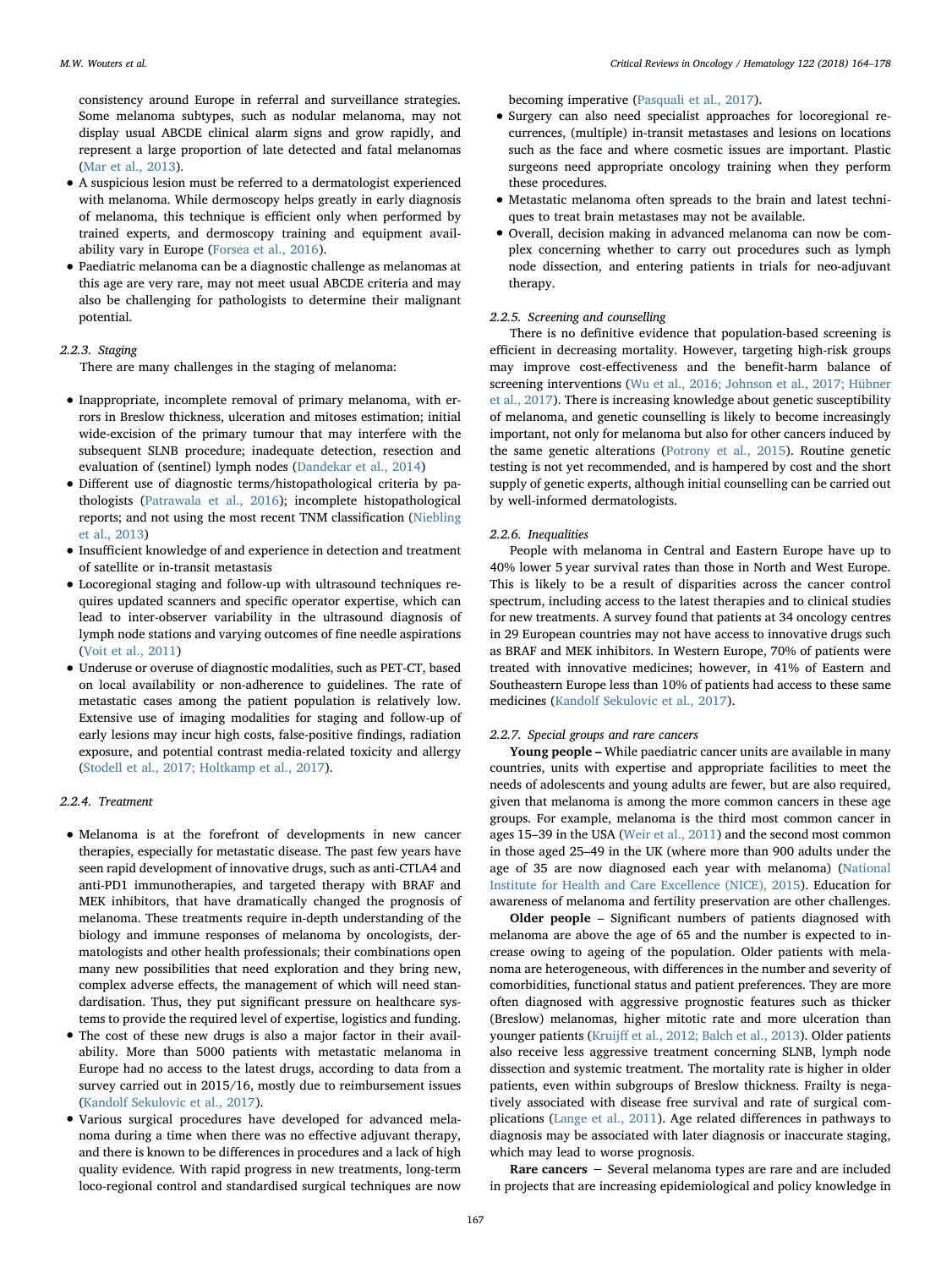Europe. See RARECARE [\(www.rarecare.eu\)](http://www.rarecare.eu), Rare Cancers Europe ([www.rarecancerseurope.org](http://www.rarecancerseurope.org)) and PaedCan [\(http://paedcan.ern-net.](http://paedcan.ern-net.eu) [eu](http://paedcan.ern-net.eu)), a European Reference Network for paediatric oncology.

# 2.2.8. Survivorship and surveillance

- Given the rapid expansion of novel treatment options for metastatic melanoma with long-term results, such as immunotherapies, there is likely to be an increasing need for support for long-term side-effects, and management of melanoma as a chronic disease.
- Long-term follow-up is required for melanoma patients to detect early recurrences, new secondary melanomas, and other related cancers. But a challenge is avoiding unnecessary and costly followup schemes, as there is no definite consensus on optimal methods and schedules of follow-up.

## 2.2.9. Cancer registration and data availability

Cancer registration practice, coverage and quality are highly unequal across Europe. Moreover, melanoma especially in early stages, may escape cancer registration as it is diagnosed outside the oncological network by facilities with different reporting policies ([Forsea,](#page-13-16) [2016\)](#page-13-16). Consequently, basic epidemiological data on incidence, mortality and survival are not uniformly available for all countries. Also, only a minority of cancer registries can provide sufficient data for the calculation of parameters necessary for the assessment of outcomes and quality of care ([Siesling et al., 2015\)](#page-14-12).

## 3. Organisation of care

Essential requirements for the organisation of melanoma care are:

- Cancer care pathways that cover the entire patient journey
- Treatment in centres appropriate to the stage and complexity of the disease
- Timeliness of care
- Multidisciplinary team (MDT) working including core and extended groups of professionals, in dedicated melanoma centres or units
- Patient-centred approach; patient information and involvement in decisions
- Audit and quality assurance of outcomes and care processes
- Education of health professionals; policies to enrol patients in clinical trials and capacity to conduct research
- A high-quality cancer registration system that shares data among centres and countries.

These topics are outlined in the following sections, with reference to national and European resources and clinical practice guidelines, where appropriate.

## 3.1. Care pathways and timelines

- Care for melanoma patients must be organised in pathways that cover the patient's journey from their point of view rather than that of the healthcare system, and pathways must correspond to current national and European evidence-based clinical practice guidelines on diagnosis, treatment and follow-up. The European Pathway Association defines a care pathway as "a complex intervention for the mutual decision making and organisation of care processes for a well-defined group of patients during a well-defined period". This broad definition covers terms such as clinical, critical, integrated, patient pathways that are also often used. See [http://e-p-a.org/care](http://e-p-a.org/care-pathways)[pathways](http://e-p-a.org/care-pathways) and also the WHO framework on integrated peoplecentred health services, [http://www.who.int/servicedeliverysafety/](http://www.who.int/servicedeliverysafety/areas/people-centred-care) [areas/people-centred-care](http://www.who.int/servicedeliverysafety/areas/people-centred-care).
- An example of a melanoma care pathway is from the National Institute for Health and Care Excellence (NICE) [\(National Institute](#page-13-17)

[for Health and Care Excellence \(NICE\), 2018\)](#page-13-17), which organises its pathway for someone suspected or diagnosed with cutaneous melanoma into a flowchart for assessment, management and follow-up, and which is designed to be used alongside a guideline that covers how healthcare services for people with skin cancer should be organised in England and Wales. NICE also has accredited guidelines for uveal melanoma [\(Nathan et al., 2015](#page-13-18)).

- GPs and other referrers need timely access to expert assessment of a suspicious lesion. The maximum time for an appointment with a specialist for suspected adult cancer in England and Wales is 2 weeks, for example; other Western European countries have shorter targets.
- Reasonable times to report a diagnosis of melanoma and the opportunity to start treatment are crucial to timely treatment and to the wellbeing of patients. Patients with suspected melanoma must have a diagnostic excision within 1 week and be referred to be staged within 3 weeks. However, for early stage patients who have had a radical diagnostic excision, the time taken for a sentinel node procedure is not relevant to prognosis ([Nelson et al., 2017; Oude](#page-14-13) [Ophuis et al., 2016\)](#page-14-13).
- After a diagnosis, it must be clear to the patient which professional is responsible for each step in the treatment pathway and who is following the patient during the journey (usually called a case manager or patient navigator) ([European Partnership for Action](#page-12-6) [Against Cancer \(EPAAC\), 2018](#page-12-6)). In some countries, case managers during the main stages of treatment are cancer nurses.
- Follow-up and survivorship must also be part of the care pathway. As most melanomas in Europe are diagnosed at early stages with good survival, long-term consequences are not usual, but complications of diagnostic or therapeutic measures may occur and must be addressed with continuity and appropriate support.
- For paediatric melanoma, the ERQCC expert group recommends collaboration with adult melanoma MDTs, and that second opinions on diagnosis and treatment strategy must be sought.

## 3.2. Melanoma units/centres

- The nature of melanoma lends itself to a two-tier system of care. Early stage lesions can be managed by a local dermatology unit that does not have the MDT needed in a melanoma centre that treats all cases. It is essential that all advanced cases are seen in, or in collaboration with, a specialist melanoma centre; professionals at a centre can also be part of an extended MDT covering other institutes and networks.
- An example of a two-tier model is in England and Wales, where NICE has recommended the establishment of two types of MDT – the local hospital skin cancer MDT, which could be in a general hospital and deals with routine early stage cases; and a specialist skin cancer MDT, likely to be in a cancer centre, which has expertise in advanced cases and which runs clinical trials [\(National Institute for](#page-13-19) [Health and Clinical Excellence \(NICE\), 2006](#page-13-19)).
- It is essential that the specialist melanoma centre has significant expertise from a sufficient annual number of cases and that the core MDT has members with melanoma as their only, or one of their primary, interest(s). On the basis of existing evidence, the ERQCC expert group recommends that for an institution to be considered as a melanoma centre for advanced cases it should treat sufficient melanoma patients a year, although a threshold will depend on the structure of melanoma networks in a region or country and the distribution of expertise. Such centres must have the infrastructure and expertise to treat patients with advanced locoregional disease, such as in-transit metastases and/or lymph node metastases in the head/neck, axillary, groin or popliteal region; and those with unresectable stage IIIC and IV disease. Optional modalities include electrochemotherapy, CO2 laser therapy, intralesional oncolytic virus therapy and isolated limb perfusion or infusion.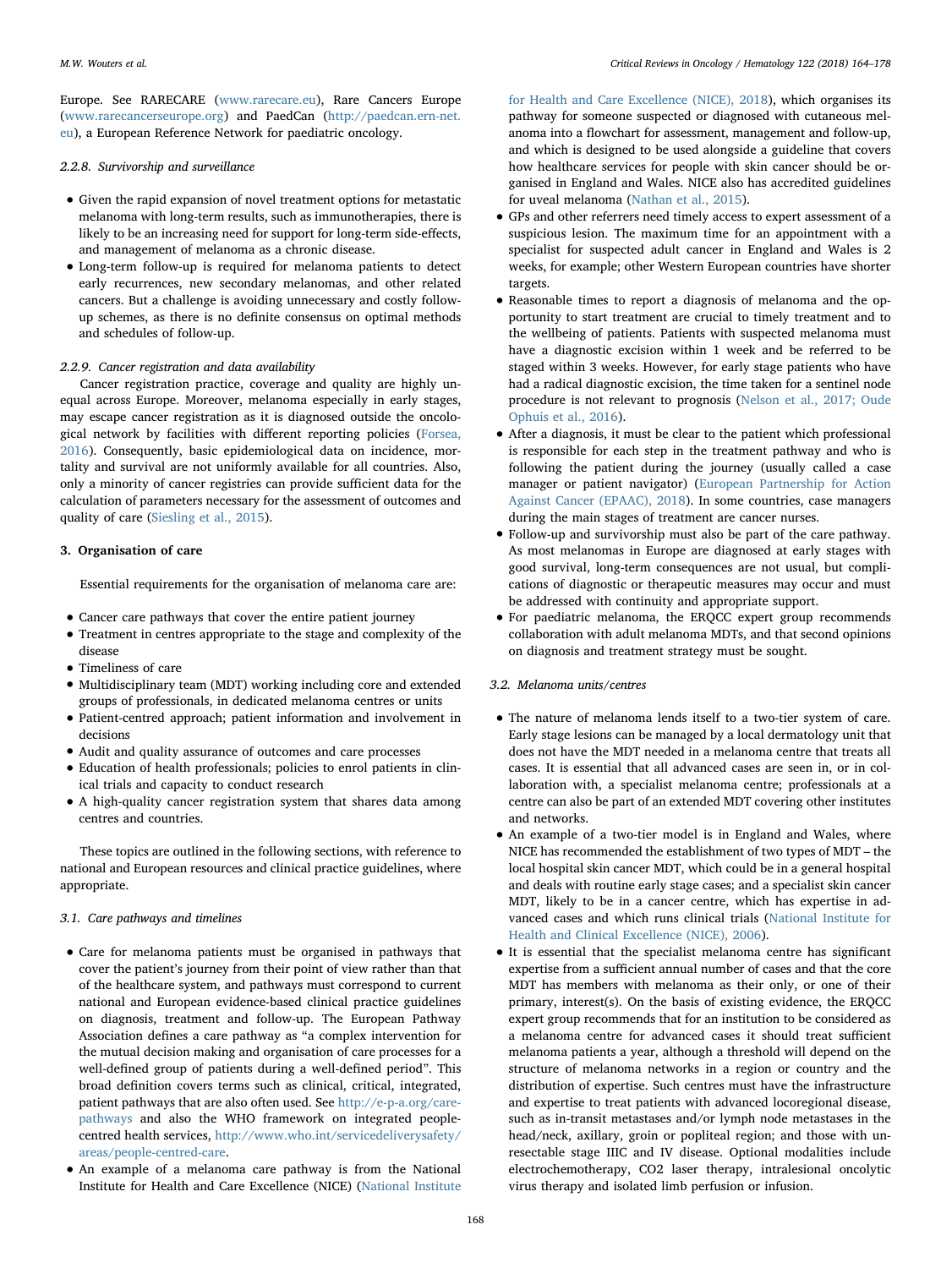• For example, in the Netherlands, organisations involved in treating advanced melanoma must have a minimum case volume of 20 new patients a year for unresectable IIIC and IV metastatic melanoma, based on safety reports from clinical trials; [\(SONCOS \(Dutch](#page-14-14) [Federation of Oncological Societies\), 2017\)](#page-14-14) for inguinal, iliac/obturator groin dissections and for isolated limb perfusions a minimum volume of 10 procedures a year is mandatory. In Germany, certification for skin cancer units as an organ cancer centre requires at least 40 new melanoma cases a year ([German Cancer Society \(DKG\),](#page-13-20) [2016](#page-13-20)).

## 3.3. The MDT – advanced melanoma

Treatment strategies for all advanced melanoma patients must be decided on, planned and delivered as a result of consensus among a core MDT that comprises the most appropriate members for the particular diagnosis and stage of cancer, patient characteristics and preferences, and with input from the extended community of professionals. The heart of this decision-making process is normally a weekly or more frequent MDT meeting where all cases are discussed with the objective of balancing the recommendations of clinical guidelines with the needs of the individual melanoma patient.

To properly treat melanoma, it is essential that the core MDT comprises health professionals from the following disciplines:

- Dermatology
- Pathology
- Radiology
- Nuclear medicine
- Surgery/surgical oncology
- Medical oncology
- Radiation oncology
- Interventional radiology
- Ophthalmology (for uveal melanoma)
- Nursing.

This core MDT meets to discuss:

- All advanced cases after diagnosis and staging to decide on optimal treatment
- Patients with advanced disease to decide on further treatment and follow-up
- Patients with a recurrence during follow-up, or where changes to treatment programmes are indicated and have multidisciplinary relevance and/or planned deviations from clinical practice guidelines.

Healthcare professionals from the following disciplines must also be available whenever their expertise is required (the 'extended' MDT):

- Geriatric oncology
- Oncology pharmacy
- Psycho-oncology
- Paediatric oncology
- Palliative care
- Rehabilitation and survivorship.

There is also an increasing understanding of the genetic predisposition to melanoma and to treatment response so it may be necessary soon to add a clinical geneticist to the extended MDT to discuss options for genetic testing and its results with patients and their families.

## 3.4. Disciplines in the core MDT

## 3.4.1. Dermatology

Within the melanoma care pathway, the role of dermatologists

includes:

- Early diagnosis of cutaneous melanoma primary tumours and recurrences
- Management of intra-cutaneous neoplastic diseases (primary or metastatic)
- Dermatological follow-up
- Part of the core MDT managing advanced melanoma.

Dermatologists are likely to work in either a general hospital or local skin clinic, responsible for diagnosis, staging and excision of early stage cutaneous melanoma, or in a specialist melanoma centre as a dermato-oncologist, participating in the MDT on all stages of melanoma, but particularly advanced stages.

## Essential requirements

- Dermatologists at local skin clinics/hospitals must be responsible for early diagnosis of cutaneous melanoma, and must have dermoscopy equipment and training. They must perform the correct diagnostic biopsy, participate in staging the disease with the local MDT according to the latest clinical practice guidelines, and refer advanced stages to a specialist melanoma centre ([Garbe et al., 2016](#page-13-21)).
- Dermatologists must be able to perform local treatments for cutaneous neoplastic disease (basic surgery with appropriate margins, topical and intralesional treatments, electrochemotherapy where available).
- Dermatologists at local skin clinics/hospitals must carry out dermatological follow-up of melanoma patients, and must have the equipment and training for total body photography and sequential digital dermoscopy.
- Dermatologists at melanoma centres must identify and screen patients at high risk of primary and recurrent melanoma and must counsel patients and relatives about primary and secondary prevention.
- Dermatologists working in specialist melanoma centres must have major interest and expertise in melanoma and must know state of the art clinical practice guidelines for the management of advanced stages, and must participate in the core MDT according to their expertise.

#### 3.4.2. Pathology

Pathologists play a vital role in the MDT in timely diagnosis, staging, prognostic/predictive assessment and clinical decision making for each patient.

## Essential requirements

- Pathologists must be aware of the type of tissue specimens and biopsies performed on melanocytic lesions and have access to all clinical records, including patient history, clinical diagnosis and any prior or ongoing treatment.
- Pathologists must establish a correct diagnosis according to the specific tumour entities listed in the WHO classification and must supply a pathology report with a list of items for pathological staging and refinement of prognostic models according to current guidelines (synoptic check-lists or structured reports are preferred) [\(Gershenwald et al., 2017; Scolyer et al., 2013\)](#page-13-6).
- SLNBs must be handled by the same team of pathologists involved in the reporting of primary melanomas. If this is not possible, there must be coordination among pathology teams to ensure discussion of challenging cases. National or, preferably, international protocols such as that used by the European Organisation for Research and Treatment of Cancer (EORTC)/European Association of Nuclear medicine (EANM) for SLNB must be applied [\(Chakera et al., 2009](#page-12-7)).
- Second opinion must be provided for all patients with complex melanocytic skin lesions of uncertain or ambiguous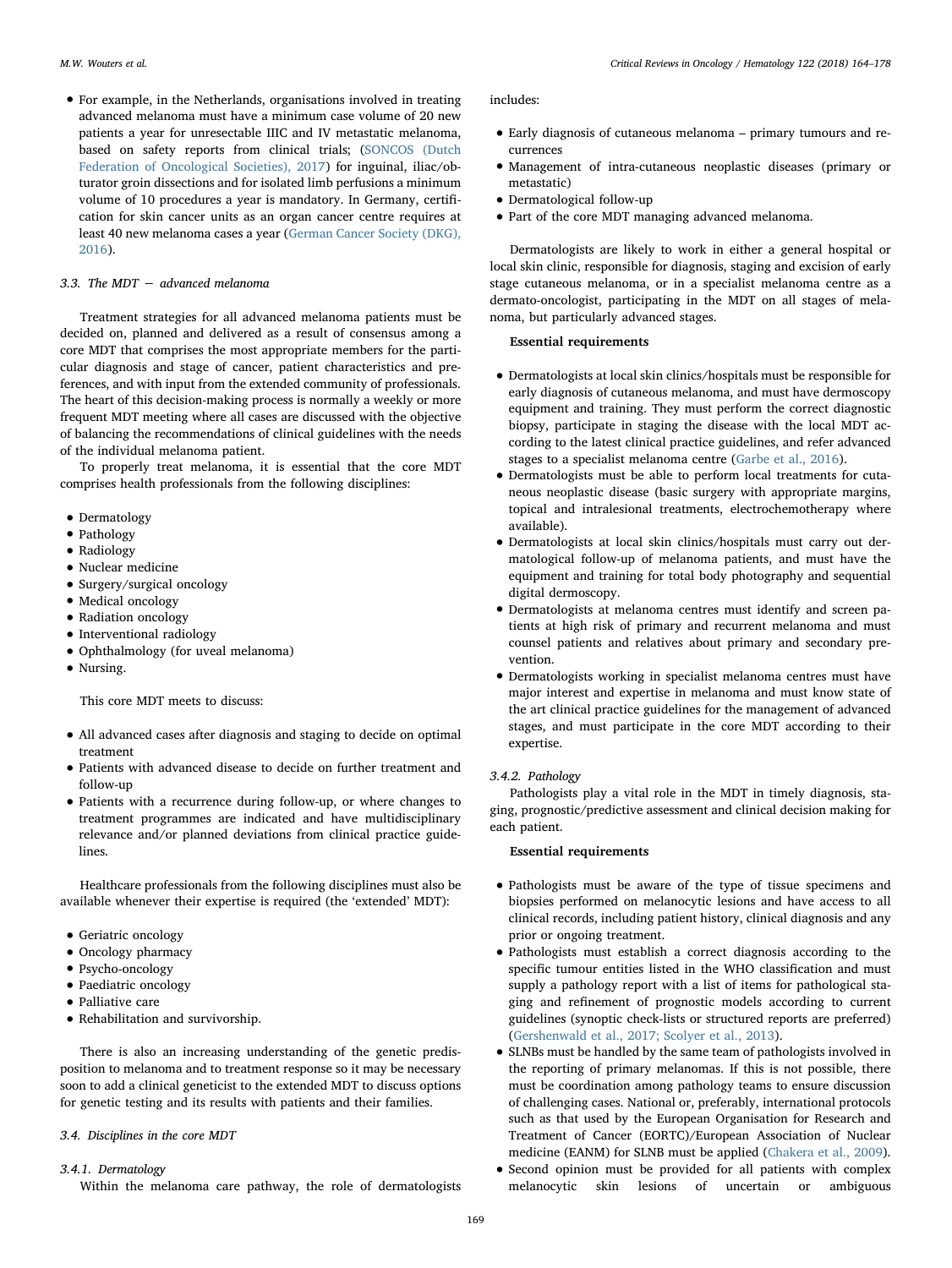M.W. Wouters et al. *Critical Reviews in Oncology / Hematology 122 (2018) 164–178*

histopathological diagnosis, including lesions labelled as 'melanocytic tumour of uncertain malignant potential' (MELTUMP). Access to the genetic information provided by molecular techniques such as FISH or aCGH may be helpful for diagnosis and/or assessing prognosis in such challenging cases.

- Second opinion is also mandatory in patients younger than 19 years old.
- Access to an accredited laboratory for molecular testing must be guaranteed, not necessarily on site. BRAF mutation testing must be carried out for unresectable stage III or IV melanoma; it is highly recommended for high-risk stage IIC and III disease; NRAS and c-kit testing is recommended for BRAF wild-type in both cases.

## 3.4.3. Radiology

Diagnostic imaging plays little role in the initial diagnosis of melanoma, although high-resolution sonography is being studied to replace excision biopsies of cutaneous tumours ([Botar-Jid et al., 2016\)](#page-12-8). Imaging plays a major role in staging and follow-up of melanoma and in posttreatment assessment of metastatic melanoma. The role of the radiologist is to help assess tumour disease extent, formulate prognosis, assess treatment response, and detect tumour recurrence.

## Essential requirements

- Radiologists must know the peculiar pattern of lymphatic spread of melanoma (satellitosis, in-transit metastasis, lymph-node metastasis) and of the modality of haematogenous diffusion (including uncommon sites of spread).
- When performing/interpreting imaging studies, radiologists must be aware of patient history; knowledge is mandatory of the primary melanoma site, of SLNB localisation (if investigated), of the SLNB result, of any prior or concurrent site of metastatic involvement, and of any previous or ongoing treatment.
- Radiologists must have interaction with the patient as many superficial tumour localisations are self-palpated, any minimal symptom or finding must be considered.
- Radiologists must have latest equipment. This includes dermatology transducers ( > 15 MHz) and colour-Doppler mode for ultrasound, multidetector scanners ( $\geq$ 16 detector rows) for CT, high magnetic field scanners ( $\geq$  1.5 T), liver-specific contrast media, and diffusionweighted imaging mode for magnetic resonance (MR), workstations for CT and MR images processing ([Catalano et al., 2010](#page-12-9)). Systems appropriate to lower the radiation dose must be employed, particularly for young patients.
- High-resolution ultrasound with Doppler assessment is mandatory to detect locoregional metastasis. Two-phase liver acquisition (arterial phase and portal phase) CT is necessary to improve both the sensitivity and specificity in assessing liver lesions. Chest scans must include the neck base while pelvic scans must encompass the inguinocrural region. MR imaging, and particularly brain MR, must be performed in case of indeterminate or discrepant CT findings, or when radiation therapy is planned ([Sofue et al., 2012\)](#page-14-15).
- Radiologists must have expertise in performing ultrasound or CTguided percutaneous procedures, including fine needle cytology, placement of presurgical guidewires, and aspiration of lymphoceles.
- Radiologists assessing melanoma response to treatment must be made aware of ongoing therapy (immunotherapy, targeted therapy, isolated limb perfusion, chemoperfusion, electrochemotherapy, etc.). They must be familiar with peculiar phenomena related to innovative therapy (pseudoprogression etc.) as well as with the main related complications. When evaluating the results of chemotherapy radiologists should use the RECIST 1.1 system but for immunotherapy, immune-related response criteria should be adopted ([Nishino et al., 2014](#page-14-16)).

### 3.4.4. Nuclear medicine

Current nuclear medicine techniques in melanoma are 18F FDG PET/CT, SLNB with radiotracers, and SPECT or SPECT/CT.

There is evidence of the efficacy of <sup>18</sup>F FDG PET/CT in selected clinical indications [\(Boellaard et al., 2015](#page-12-10)), and appropriate use criteria (AUC) have been published [\(Jadvar et al., 2017](#page-13-22)). Clinical situations where <sup>18</sup>F FDG PET/CT presents high efficacy and has an impact on management are:

- Initial staging of high-risk or advanced disease patients [\(Jiménez-](#page-13-23)[Requena et al., 2010](#page-13-23)). Based on the fact that  $^{18}$ F FDG PET/CT provides accurate initial staging, it has a prognostic value and is key in management and treatment planning decisions in these patients
- Treatment response evaluation.  $^{18}$ F FDG PET/CT has a strong role in determining the efficacy of treatment. The AUC score was appropriate (score 9 of 9)
- Detection of recurrent disease:  $^{18}$ F FDG PET/CT has a strong role in determining whether if disease has recurred after completion of therapy. The AUC score was appropriate (score 7 of 9). Early detection of relapse is key for management decisions
- Guiding biopsies with the information supplied by  $^{18}$ F FDG PET/CT, improving the probability of a successful extraction of diagnostic tissue.

SLNB with radiotracers is included in the standard of care;  $53$  SPECT/  $\,$ CT improves the efficacy of SLNB ([Mucientes Rasilla et al., 2009\)](#page-13-24).

The role of the nuclear medicine physician is to oversee all aspects of 18F FDG PET/CT and SLNB for patients who require these procedures, including indications, multidisciplinary algorithms and management protocols.

## Essential requirements

- 18F-FDG PET/CT, SLNB with radiotracers, SPECT/CT and radionuclide therapy must be available and must be managed by nuclear medicine physicians with the appropriate expertise.
- Nuclear medicine must be able to perform daily verification protocols and to react accordingly. Quality-assurance protocols must be in place. An option for ensuring the high quality of PET/CT scanners is provided by the European Association of Nuclear Medicine (EANM) through EARL accreditation.

# 3.4.5. Surgery

Surgery is the mainstay of the treatment of melanoma, especially in primary disease, although surgeons are involved in all stages.  $\rm ^{51}$  All nonmetastatic adult-type primary melanomas are removed (resected) when possible as part of frontline treatment; surgery alone can cure more than 80% of melanoma patients (based on incidence/mortality figures before the advent of new therapies).

The role of surgery in advanced melanoma is changing due to the introduction of immuno- and targeted therapies ([van Zeijl et al., 2017](#page-14-17)). For oligometastatic disease, surgery with or without adjuvant systemic therapy can still be the treatment of choice ([Lasithiotakis and Zoras,](#page-13-25) [2017\)](#page-13-25); for locoregional unresectable disease (stage IIIC), surgery can be performed after downstaging with (combination) immunotherapy or BRAF and/or MEK inhibitors. For most patients with unresectable stage IIIC or IV disease, systemic therapy is the first line of treatment [\(Amann](#page-12-11) [et al., 2017; Franklin et al., 2017](#page-12-11)).

Surgeons also have a role in resection of residual disease or solitary sites of disease progression.

## Essential requirements

• After diagnosis of a primary non-metastatic melanoma, a therapeutic (re-)excision must be performed by a (dermato)surgeon informed about the excisional margins that have to be kept: 0.5 cm for melanoma in situ, 1–2 cm for melanoma with a Breslow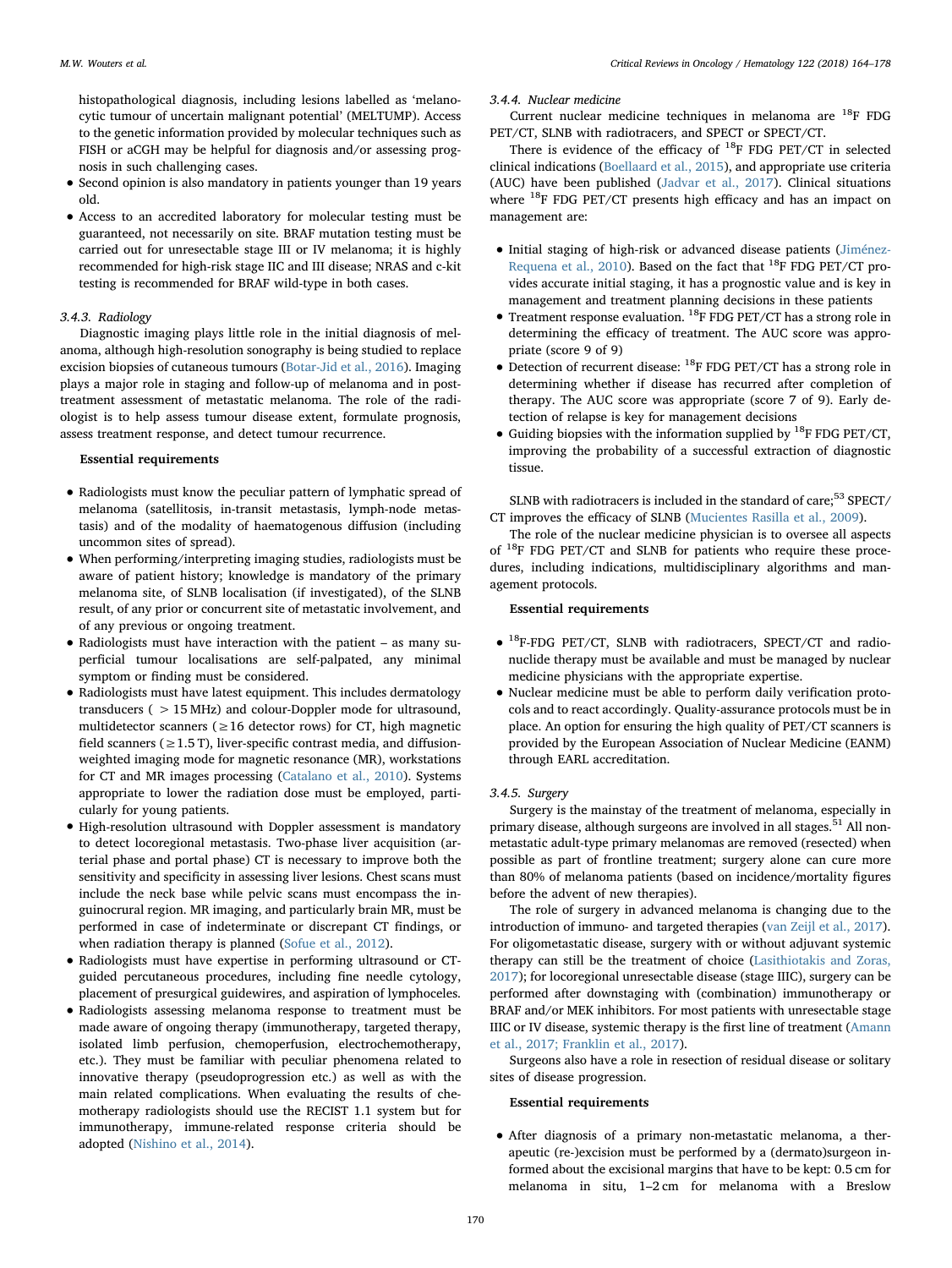thickness  $<$  = 2 mm and 2 cm for Breslow  $>$  2 mm.

- For therapeutic re-excisions and surgical staging procedures, there must be at least two surgeons with expertise in performing sentinel node procedures in locations specific to melanoma.
- Melanoma surgeons must have knowledge of and experience with the peculiar pattern of lymphatic spread of melanoma (satellitosis, in-transit metastasis, lymph node metastasis) and of the modalities available to treat these disease entities (CO2 laser, electrochemotherapy, intralesional oncolytic virus therapy (e.g. T-VEC) and isolated limb perfusion or infusion).
- Surgical treatment of patients with cervical, axillary, (ilio)inguinal or popliteal lymph node disease must be performed at a melanoma centre, unless arrangements have been made between a melanoma unit and the specialist centre based on the expertise of the surgeons in the unit. At least 10 (ilio)inguinal and/or popliteal lymph node dissections must be performed annually at the unit/centre.
- Advanced surgical treatments for locoregional disease/recurrences and oligometastatic disease must be available at a melanoma centre. If isolated limb perfusions are performed at least 10 must be performed annually.
- Specialist surgeons, such as head and neck, plastic, gynaecological and rectal surgeons, must be available at the centre to operate on mucosal melanoma sites.

## 3.4.6. Medical oncology

Systemic treatment should be considered not only for metastatic disease, but also for any non-operable local disease, as well as in the adjuvant setting. In a number of metastatic patients, long-term benefit must now be the main therapeutic objective given the availability of checkpoint blocking monoclonal antibodies targeting CTLA-4 and PD-1, targeted therapies acting on the MAPK pathway, and oncolytic viruses for intralesional therapy. Checkpoint blockade and targeted therapies are also becoming important in the adjuvant setting. Side-effect management is becoming a major concern with new therapies, especially immunotherapies. An up-to-date summary of treatment strategies is provided by international guidelines such as the ESMO Clinical Practice Guidelines on melanoma [\(Dummer et al., 2015\)](#page-12-12).

The role of the medical oncologist is to coordinate the patient itinerary between dermatology, surgery, radiotherapy and medical oncology; deliver appropriate therapeutic agents at the appropriate stage of disease; assess tumour response and subsequent therapeutic strategies to manage side-effects and melanoma-related symptoms, pain in particular; manage palliative care with adequate supportive care; and plan clinical and imaging follow-up for patients rendered disease free.

## Essential requirements

- Medical oncologists must coordinate the patient's itinerary between dermatology, surgery, radiotherapy and medical oncology.
- Medical oncologists must ensure proper systemic treatment decisions are made in the MDT in the loco-regional, adjuvant and metastatic settings for targeted therapies and immunotherapies, and in some cases chemotherapy.
- Tumour response assessment and subsequent therapeutic strategies must be determined by the medical oncologist in collaboration with other MDT members.
- Specific requirements must be carried out, such as cardiac workup (US and ECG) for MEK inhibitors, and rapid treatment of immunerelated adverse events (irAE) according to algorithms. Medical oncologists must be involved with training the extended clinical team and educating patients in early detection and treatment of irAE.
- Medical oncologists must be trained to detect and treat pain and other metastatic symptoms according to international guidelines and must collaborate with palliative care specialists.
- In patients rendered disease free, medical oncologists must

implement a surveillance algorithm, including imaging modalities depending on the disease stage and relapse risk.

# 3.4.7. Radiation oncology

Radiotherapy is used to treat melanoma with either curative or palliative intent, for skin, uveal, conjunctival, mucosal (nasal cavity/ paranasal sinus sinonasal, anogenital) melanoma, and also metastases. As described in the NCCN ([Coit et al., 2016](#page-12-13)) and ESMO guidelines ([Dummer et al., 2015\)](#page-12-12), radiotherapy should also be considered for local control.

Radiotherapy can be considered for inadequate resection margins of lentigo maligna melanoma, or postoperative in regional lymph node dissections ([Henderson et al., 2015\)](#page-13-26), and for positive margins of melanoma metastases when surgery is not adequate. Radiotherapy also has an important role in the treatment of melanoma brain metastases, by stereotactic or whole brain radiation. For uveal melanoma, radiotherapy (proton therapy and ocular brachytherapy) is the best conservative treatment giving excellent local control rates [\(Dendale et al.,](#page-12-14) [2006;](#page-12-14) [American Brachytherapy Society, 2014\)](#page-12-15). For conjunctival and mucosal melanomas, adjuvant irradiation is part of the therapeutic strategy that increases local control rates.

Radiotherapy is a palliative treatment of many symptoms in melanoma patients.

It has been reported that the combination of radiotherapy and anti-PD-1 immunotherapy is well tolerated and leads to a significant higher tumour response rate within and outside the irradiated field (abscopal effect) on patients with metastatic melanoma ([Aboudaram et al., 2017](#page-12-16)).

The role of the radiation oncologist is to determine and prescribe the most suitable dose of radiation to deliver in a particular case, and the method and technique by which this will be achieved.

## Essential requirements

- Access to radiotherapy must be provided in the melanoma centre or through a formal collaborative agreement.
- Radiation oncologists participating in melanoma MDTs must have a special interest and expertise in the biology and treatment of melanoma and have knowledge of the efficacy of radiotherapy in melanoma.
- Access to radiotherapy equipment must be provided depending on the type of melanoma: 3D conformal RT, IMRT, orthovoltage radiotherapy, proton therapy, brachytherapy by iodine or ruthenium plaque, stereotactic radiotherapy.
- The radiotherapy centre must have agreed protocols for radiotherapy and concurrent chemoradiotherapy.
- Radiation oncologists must know the current use of adjuvant therapy in melanoma and must know about interactions between systemic therapy and radiotherapy.
- Radiation oncologists must know the indications and contra-indications for adjuvant and definitive radiotherapy in melanoma, and inform patients about acute and late side-effects, and interventions to prevent them from happening or worsening.
- Radiation oncologists must be responsible for follow-up and management of early and late toxicities.
- Radiation oncologists, radiotherapists and medical physicists must have expertise in ocular radiotherapy or must refer patients to an ocular radiation oncologist.

## 3.4.8. Interventional radiology

Interventional radiology plays an important role in the diagnosis of advanced melanoma by performing targeted biopsy of melanoma metastases or of unclear lesions, and for treatment of metastases in selected patients. Indeed, image-guided percutaneous core needle biopsy is crucial in the delivery of a safe and efficient melanoma service. The role of the interventional radiologist is to: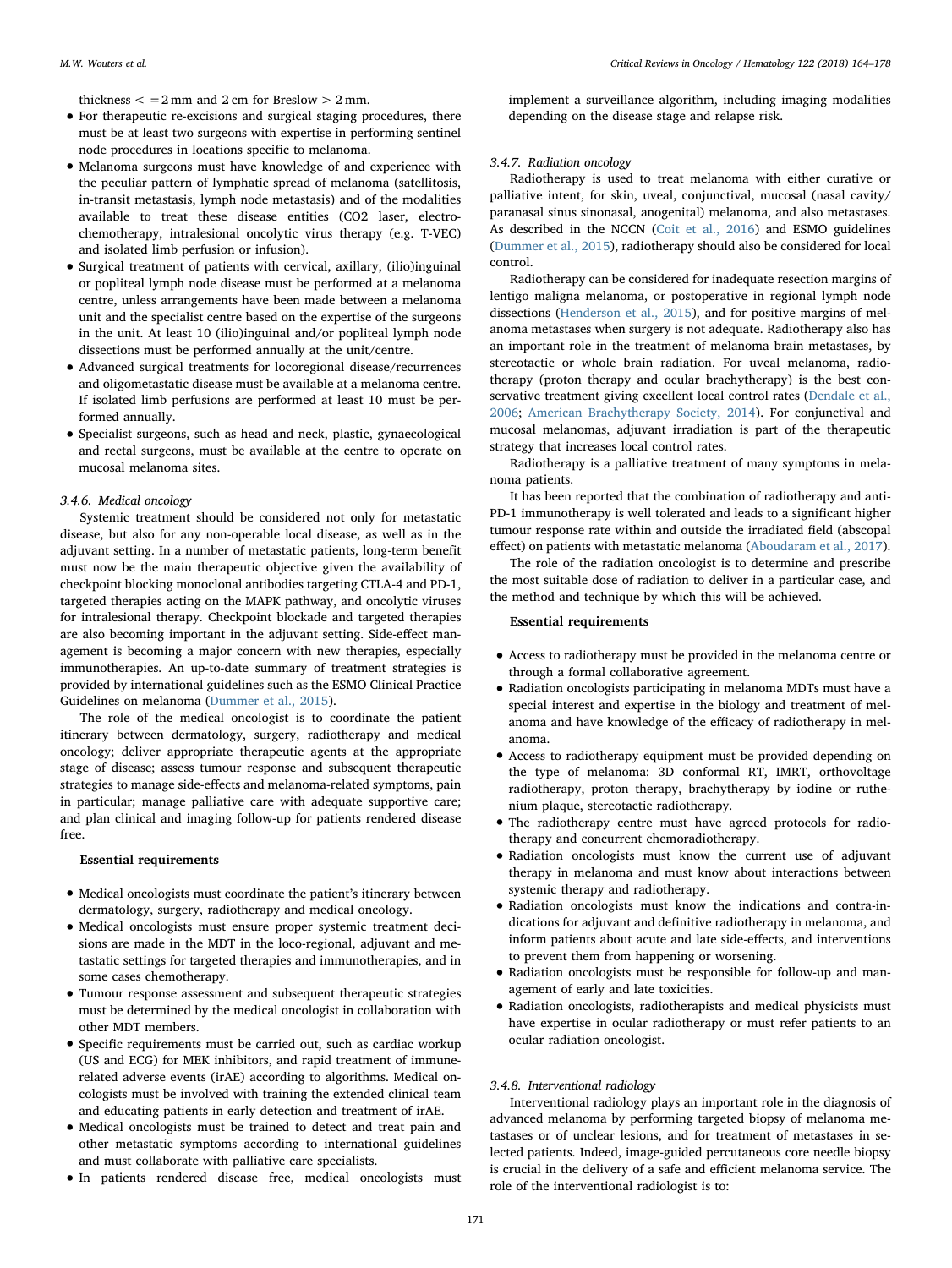- Perform image-guided percutaneous core needle biopsy of unclear hepatic, pulmonary or bone lesions.
- Provide expertise and support for combined therapies in patients with metastatic disease with transarterial chemotherapies drug eluted beads ([Venturini et al., 2012\)](#page-14-18), chemoembolisation ([Huppert et al., 2010\)](#page-13-27), chemoperfusion, chemosaturation or radioembolisation (for the latter with the nuclear medicine physician) ([Eschelman et al., 2013](#page-12-17)), or ablative therapies for liver and lung metastases ([Shashank et al., 2014; de Baère et al.,](#page-14-19) [2015\)](#page-14-19).
- Perform appropriate minimally-invasive therapies according to the MDT's decision.

## Essential requirements

- Biopsies must be performed in melanoma centres by an experienced interventional radiologist.
- Interventional radiologists performing image-guided biopsies for an unclear lesion must have training and experience, have access to appropriate imaging equipment and must implement the WHO Surgical Safety Checklist.
- Interventional radiologists must work with the MDT to plan the biopsy in patients who are surgical candidates to avoid the risk of tumour cell seeding, which may significantly hamper surgical resection.
- Interventional radiologists must discuss the role and propose use of local ablative techniques for treating liver, lung or bone metastases not amenable to, or combined with, surgery.

# 3.4.9. Ophthalmology

Specialist ophthalmologists carry out diagnosis and treatment planning of uveal (eye) melanoma. In uveal oncology centres with a dedicated MDT the risk of misdiagnosis has dropped significantly and such MDTs are essential to a fully functional specialist melanoma centre or network and to coordinate care pathways at regional and national levels.

## Essential requirements

- Uveal melanoma patients must be served by a MDT consisting of specialist ophthalmologists, radiation oncologists and ocular oncology nurses, with the addition of medical oncologists, radiologists and liver surgeons for systemic disease.
- Diagnostics must include ophthalmoscopy, fluorescent and indocyanine angiography, OCT, fundus photography and ultrasonography (B-scan and UBM). In case of unclear diagnosis, a transvitreal or transscleral fine needle aspirate biopsy must be considered. A full physical examination must be performed to exclude systemic disease. Staging must be performed according to the AJCC classification [\(American Joint Committee on Cancer \(AJCC\),](#page-12-18) [2016; Angi et al., 2017](#page-12-18)).
- Ocular oncology centres must offer radiotherapy (brachytherapy, proton beam irradiation) and surgical treatments.
- All patients must have a 6 month check-up for liver metastasis by ultrasound. Every patient treated with radiotherapy must have a regular check-up in the first 2 years for tumour control and regression. After 2 years the check-up intervals depend on regression of the tumour and complications of the radiotherapy.
- Genetic analysis for prognostication by analysis of chromosomal aberrations (monosomy 3, extra copies of chromosome 8), expression arrays to determine class I or class I and/or BAP1 mutations must only be performed after informed consent of the patient [\(Dogrusözm and Jager, 2017](#page-12-19)).
- In metastatic disease, whole body staging must be performed, including a physical examination, blood tests, and contrast-enhanced CT-scan or PET-CT. Imaging of the brain is only indicated if there

are symptoms. Isolated liver perfusion and liver resection can be considered if only liver metastases are present. There is no evidence that checkpoint inhibitors are effective in metastatic uveal melanoma.

#### 3.4.10. Nursing

Nurses are the professionals who spend most time caring for people with melanoma, and carry out a range of roles in the melanoma patient care pathway. The need for melanoma nursing skills is corroborated by England's NICE in its recommendation for a specialised nursing role ([National Institute for Health and Care Excellence \(NICE\), 2015;](#page-14-11) [National Institute of Health and Care Excellence \(NICE\), 2016](#page-14-11)).

## Essential requirements

- Nurses must have detailed insight into each patient's experience on the stages of their disease, proposed treatment and side-effects [\(Wheeler, 2009; Pullen et al., 2011](#page-14-20)).
- Nurses must conduct holistic assessments to ensure safe, personalised and age-appropriate nursing care, and provide patient information and support that promotes self-efficacy throughout the patient journey. Validated instruments (e.g. distress thermometer) must be used where appropriate and in conjunction with other MDT members.
- Nursing interventions must be optimised to minimise side-effects [\(Thebeau et al., 2017\)](#page-14-21) and to maximise treatment benefit and quality of life, in surgery (e.g. wound healing, lymphadenectomy), radiotherapy (e.g. radiation-induced skin injury), chemotherapy (e.g. neutropenia, sepsis), targeted therapies (e.g. adherence to the regimen of oral small molecules, immunotherapy) ([Duncan, 2015](#page-12-20)), isolated limb perfusion, electroporation and clinical trials. Fatigue is often mentioned by patients and must be considered by nurses.
- When performing advanced nursing roles (e.g. case manager, nurse navigator, clinical nurse specialist), nurses must coordinate care with healthcare professionals within and outside the core MDT, including with nutrition, rehabilitation, psychosocial and palliative care services.

## 3.5. Disciplines in the extended MDT

#### 3.5.1. Geriatric oncology

The MDT must have access to geriatricians with oncology experience. The role of the geriatric oncologist is to coordinate recommendations to other specialists about the need for personalised treatment for older patients with increased vulnerability to stressors.

## Essential requirements

- Geriatric oncologists must ensure that older patients who are to undergo extensive surgery or systemic treatment are screened for frailty with a risk-assessment frailty screening tool [\(Hamaker et al.,](#page-13-28) [2012; Decoster et al., 2015; Huisman et al., 2014\)](#page-13-28) and subsequent comprehensive geriatric assessment when indicated. Whenever possible an estimation of life expectancy (e.g. ePrognosis) may help to prioritise medical interventions.
- A geriatric oncology team including geriatricians and other specialists must be available for all vulnerable patients and their evaluation must be discussed in the MDT meeting to offer personalised treatment.
- Geriatric oncologists must ensure the early integration of palliative care plans or geriatric interventions, especially for vulnerable patients.

## 3.5.2. Oncology pharmacy

Oncology pharmacy plays a critical role in the care of melanoma patients, given the growing importance of new treatments. The role of the oncology pharmacist is to liaise with medical oncologists to discuss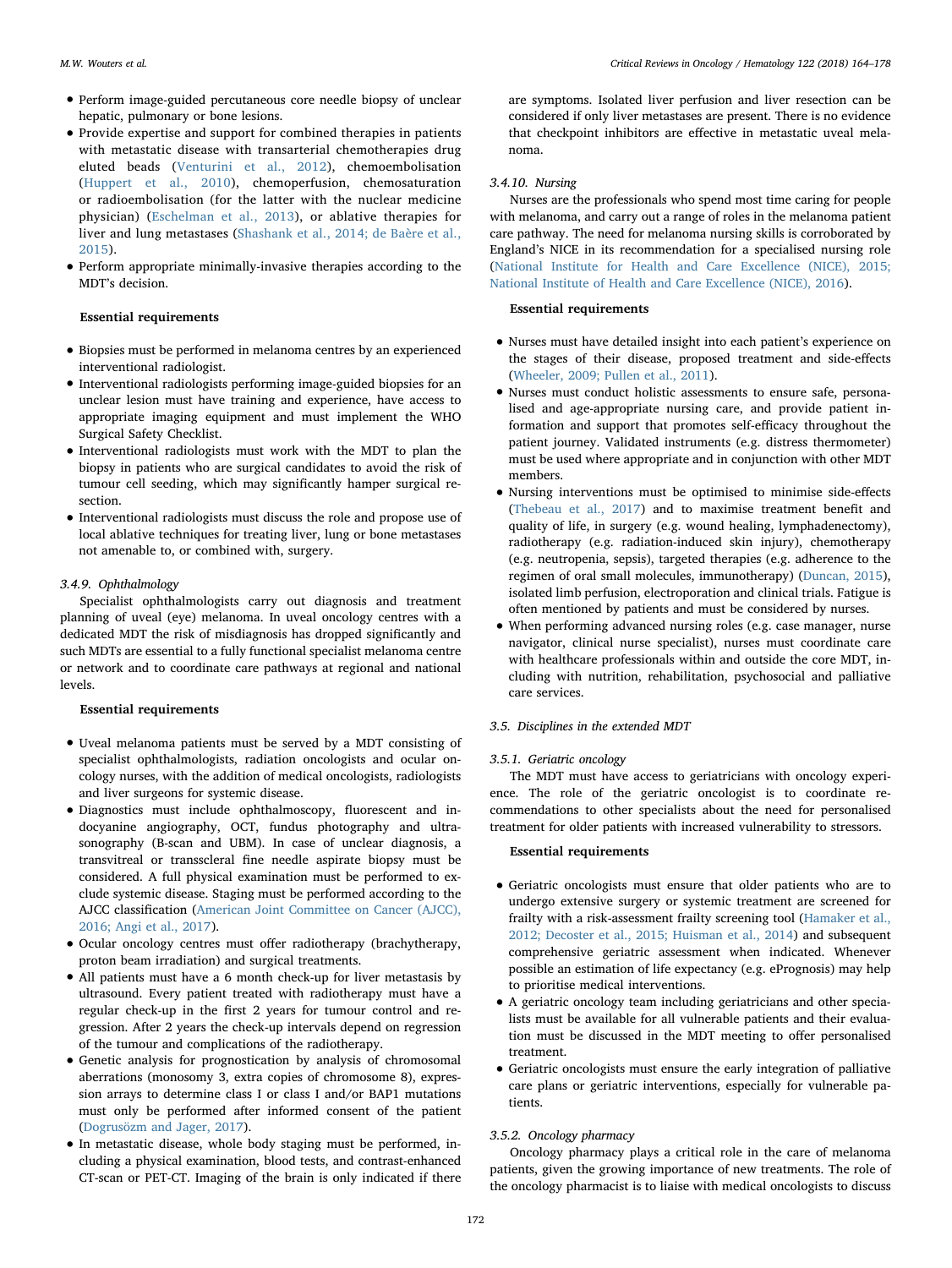pharmaceutical treatment, supervise the preparation of oncology drugs, work with nurses to manage therapy, counsel patients on their therapy, and work in preventive programmes and palliative care.

## Essential requirements

- Oncology pharmacists must work closely with medical oncologists and nurses. They must have experience with interactions with other drugs and foods and with dose adjustments based on age, liver and kidney function, and knowledge of complementary and alternative medicines. Oncology pharmacists must comply with the European QuapoS guidelines ([European Society of Oncology Pharmacy,](#page-12-21) [2014](#page-12-21)).
- Oncology pharmacists must work with medical oncologists and nurses to minimise side-effects and achieve best quality of life concerning therapy, giving advice for example on skin care, wound management, nutrition and management of adverse drug effects.
- Oncology pharmacists must provide personalised information for melanoma patients on their drug therapy to support adherence, i.e. on the use of oral drugs.
- Oncology pharmacists must cooperate with medical oncologists on clinical trials.
- Oncology drugs must be prepared in the pharmacy or designated area that meets pharmacy criteria, and dispensing must take place under the supervision of the oncology pharmacist.

### 3.5.3. Psycho-oncology

About 30% of melanoma patients report clinically significant distress including anxiety and depression ([Kasparian et al., 2009](#page-13-29)); symptoms of distress can continue into survivorship [\(Oliveria et al., 2013](#page-14-22)). Common reactions include excessive worry and rumination, difficulty concentrating, insomnia, increased use of alcohol and other drugs, social withdrawal and somatic complaints [\(Kasparian, 2013](#page-13-30)). There is strong evidence that psychological intervention can improve psychological outcomes ([Boesen et al., 2005; Dieng et al., 2016\)](#page-12-22).

The role of the psycho-oncologist is to:

- Ensure that psychosocial distress ([National Comprehensive Cancer](#page-13-31) [Network, 2003\)](#page-13-31), and other psychological disorders and psychosocial needs, are identified by screening throughout the disease continuum, and are considered by the MDT
- Promote effective communication between patients, family members and healthcare professionals
- Support patients and family members to cope with multifaceted disease effects
- Participate in prevention (i.e., identify emotional and behavioural variables that interfere or facilitate preventive practices; increase motivation to protect oneself from sun exposure, etc.).

## Essential requirements

- Patients must have access to a self-administered psychological assessment tool ('distress thermometer'). Scores below a certain level must be routinely managed by the primary care team; above that level there must be further clinical interviewing and screening for anxiety and depression, and referral to the most appropriate professional, such as a mental health physician.
- Psychosocial care must be provided at all stages of the disease and its treatment for patients and their families and must be present to ensure comprehensive cancer care.
- In melanoma, psychological intervention must include motivation to comply with treatment and prevention (sun protection); reduction of psychological distress; addressing disfigurement; impact of distress on young adults and their life choices; survivorship issues such as return to work; and dealing with treatment toxicities and limitations.

• Psychosocial interventions must be based on clinical practice guidelines or the NCCN Guidelines for Distress Management [\(McLoone et al., 2013\)](#page-13-32).

## 3.5.4. Paediatric oncology

Paediatric oncology literature suggests that the clinical history of melanoma in children and adolescents resembles that of adult disease ([Ferrari et al., 2014\)](#page-13-33). In the absence of specific guidelines on treatment for children and adolescents, their management currently has the same approach used for adults, though it is unclear whether melanoma developing at a very young age has the same biology (and the same tumour driving mutations) of adult melanoma. There is a major challenge in researching paediatric melanoma owing to its rarity.

## Essential requirements

- Paediatric and adolescent melanoma patients must be treated in close collaboration with a specialist adult melanoma centre.
- Paediatric doctors must be part of the MDT at all times for young patients.
- The ERQCC expert group urges that all centres that treat paediatric and adolescent melanoma participate in the European Cooperative Study Group for Pediatric Rare Tumours (EXPeRT, [http://www.](http://www.raretumors-children.eu) [raretumors-children.eu\)](http://www.raretumors-children.eu) to work towards the goal of offering new drugs to paediatric melanoma patients [\(Ferrari et al., 2013\)](#page-13-34).

## 3.5.5. Palliative care

Palliative care, as defined by the World Health Organization ([http://www.who.int/cancer/palliative/de](http://www.who.int/cancer/palliative/definition)finition), applies not only at end of life but throughout cancer care. There is an increasing need for palliative care throughout the disease trajectory, especially for patients with locally advanced or metastatic melanoma to manage distressing clinical complications and symptoms and to improve the quality of life of patients and their families ([Temel et al., 2010; Hui et al., 2015; Quill](#page-14-23) [and Abernethy, 2013\)](#page-14-23).

The role of the palliative specialist is to:

- Manage specialist palliative care and make recommendations to other specialists regarding general palliative care (e.g. symptom control)
- Identify patients in need for palliative care through systematic assessment of distressing physical, psychosocial and spiritual problems
- Provide early palliative care in conjunction with cancer specifi<sup>c</sup> treatments, treat disease and treatment-related distressing symptoms such as pain and dyspnoea, and offer psychosocial and spiritual care
- Provide support for family members
- Provide end-of-life care and support decision making together with primary care palliative care providers [\(Gallais Sörözal et al., 2016](#page-13-35)).

## Essential requirements

- There must be a palliative care team that provides expert outpatient and inpatient care.
- The palliative care team must include specialist physicians and nurses, working with social workers, chaplains, physiotherapists, occupational therapists, dieticians, pain specialists and the psychooncology team.
- Palliative care specialists must have knowledge of cancer and sideeffects of the oncological treatments (e.g. immune-related adverse effects), manage complications of complex skin tumours, and have experience of taking care of young patients and their families.
- The palliative care unit must collaborate with community palliative care teams.
- All patients with severe symptoms or suffering, or patients with metastatic disease, irrespective of the cancer treatment plan, must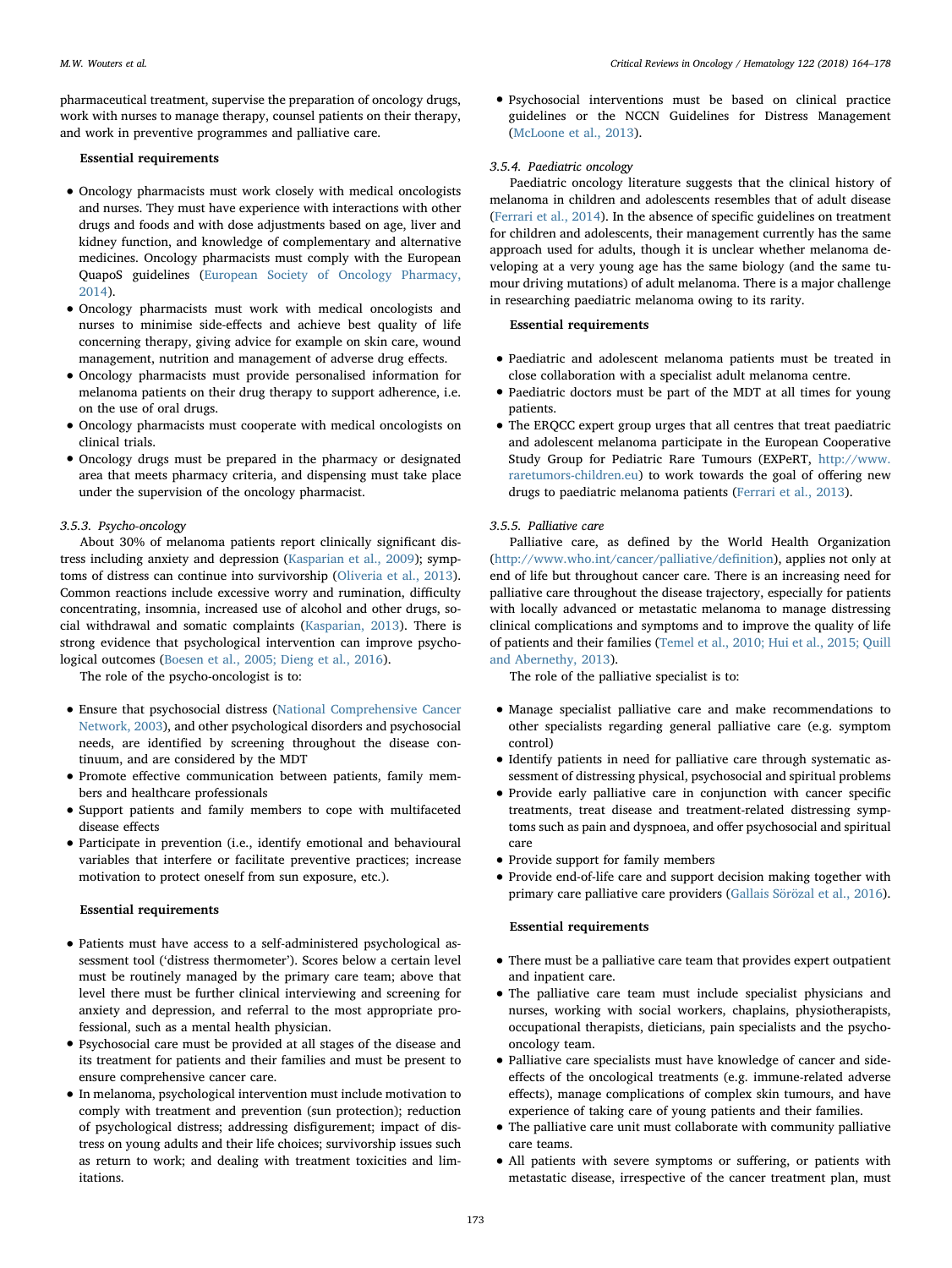also be in the care of the palliative care team.

## 3.5.6. Rehabilitation and survivorship

Elevated levels of distress and anxiety are experienced by melanoma survivors, with fear of developing a subsequent melanoma present in almost 75% [\(McLoone et al., 2011](#page-13-36)). Concerns regarding the impact of the disease on children's health is also frequently reported, given familial predisposition. Lack of consistent support and information compounds stress and fears. Reassurance and optimal communication with health professionals are considered an essential element of quality care, and 64% of melanoma patients would like to receive more information from their health professionals during follow-up ([Mitchell](#page-13-37) [et al., 2014](#page-13-37)). Families of patients should also be part of survivorship plans.

Surveillance programmes currently vary among countries, and guidelines are mainly based on the estimated risk of recurrence. Those with early-stage melanoma may be referred to primary health care for follow-up, the cornerstone of which is clinical examination (including total body skin examination). High-risk patients usually remain within specialised care, where signs of disease are being sought more actively through more frequent visits and imaging studies. The patient's contribution to finding superficial recurrences is important, as is reducing risk from sun exposure.

Research is ongoing into the evidence base for cost-effective surveillance and the ERQCC expert group considers that health service providers must keep abreast of the latest findings.

## Essential requirements

- Many cancer patients are living longer after their treatment, and must be well-informed about late-effects, particularly relating to surgery (lymphoedema and scarring) and immunotherapies (permanent endocrine and auto-immune issues), and recurrences and how their lives could be affected.
- Healthcare providers must adapt their guidelines on surveillance of melanoma survivors for recurrences according to evidence for (cost)-effectiveness, which is likely to change as the impact of new therapies becomes better known [\(Mrazek and Chao, 2014; Watts](#page-13-38) [et al., 2015; Rueth et al., 2015; Damude et al., 2016\)](#page-13-38).
- Patients must be educated in self-monitoring of superficial recurrences.
- Rehabilitation and survivorship must be integrated into national cancer plans and into policies concerning employment, welfare and financial services.

## 4. Other essential requirements

## 4.1. Patient involvement, access to information and transparency

- Patients must be involved in every step of the decision-making process. Their satisfaction with their care must be assessed throughout the patient care pathway. Patients must be offered relevant and understandable information to help them appreciate the process that will be followed with their treatment from the point of diagnosis. They must be supported and encouraged to engage with their health team to ask questions and obtain feedback on their treatment wherever possible. Children need to be involved in an age-appropriate manner and their parents/carers must be included in the process as appropriate.
- It is also essential that melanoma patient support organisations are involved whenever relevant throughout the patient pathway. These groups work to:
	- $\bigcirc$  Improve patients' knowledge and ability to take decisions
	- Secure access to innovative therapies and improve quality of treatment
	- Support melanoma research, such as by being involved in the

better design of clinical trials

- Advocate at national health policy level.
- Euromelanoma (euromelanoma.org) is a pan-European campaign and resource on skin cancer, prevention and early diagnosis. Melanoma Patient Network Europe is a pan-European advocacy network (melanomapatientnetworkeu.org), which also has links to national melanoma patient groups in 17 European countries. The European Skin Cancer Foundation is another pan-European body [\(http://www.escf-network.eu\)](http://www.escf-network.eu). OcuMelUK [\(https://www.](https://www.ocumeluk.org) [ocumeluk.org\)](https://www.ocumeluk.org) is a UK eye cancer charity. Organisations in the USA working at global level include the Melanoma International Foundation [\(melanomainternational.org\)](http://melanomainternational.org), AIM at Melanoma (aimatmelanoma.org), and the Melanoma Research Foundation [\(melanoma.org](http://melanoma.org)).
- Conclusions on each case discussion must be made available to patients and their primary care physician. Advice on seeking second opinions must be supported.
- Cancer healthcare providers must publish on a website, or make available to patients on request, data on centre/unit performance, including:
	- Information services
	- Waiting times to first appointment
	- Pathways of cancer care
	- Numbers of patients and treatments available at the centre
	- Number of operated patients at the centre (per procedure)
	- $\bigcirc$  Clinical outcomes
	- Patient experience measurements (PREMs)
	- Incidents/adverse events
	- $\bigcirc$  Clinical trials.

# 4.2. Performance and quality

The ERQCC expert group recommends that melanoma centres develop:

- Performance measurement metrics/quality indicators based on the essential requirements in this paper
- Operational policies to ensure the full benefits of a coordinated clinical pathway based on published guidelines
- Accountability within the governance processes in individual institutions
- Systems to ensure safe and high-quality patient care and experience throughout the clinical pathway
- <sup>E</sup>ffective data management and reporting systems
- Engagement with patients, their carers and support groups to ensure reporting of patient outcomes and experience.

To assess properly the quality of melanoma care, three categories of outcomes must be measured and collected in databases at the level of the specialist melanoma centre, regionally and/or nationally:

- Clinical outcomes
- Process outcomes
- Patient-reported outcomes (PROs).

This includes national audits where available and national cancer registration/certification.

These approaches can be developed in the context of quality management systems (QMS) depending on the health economy of an individual country. The benefits of such a system include:

- Improving processes to enhance patient safety
- Setting standards within a clinical pathway
- Ensuring appropriate resource management including workforce and financial resources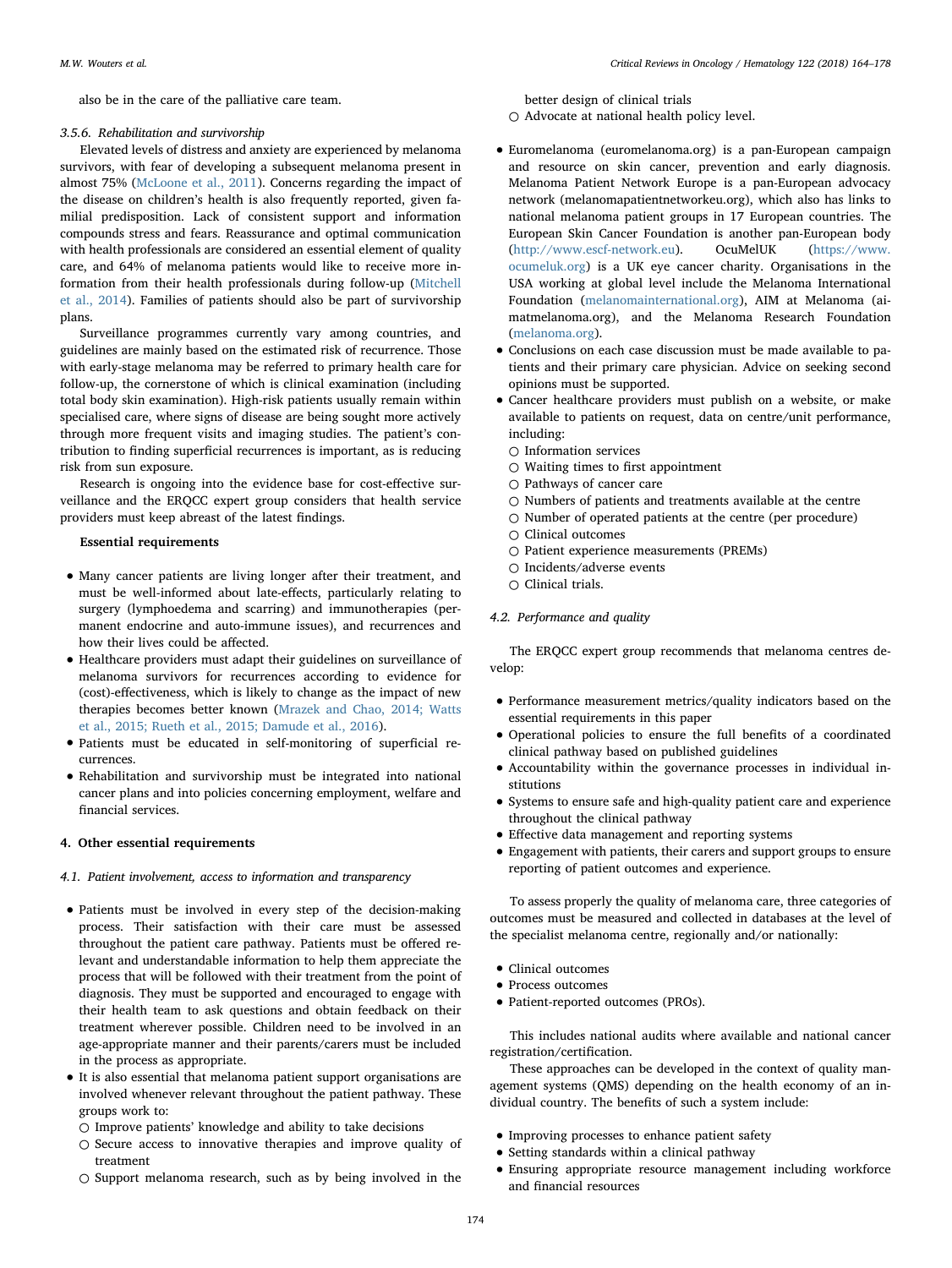- Facilitating training opportunities
- Determining optimal outcomes with appropriate audit.

## 4.2.1. Audit of outcomes

Data measured and collected varies among countries but it is recommended that these outcome metrics are systematically measured and collected for audit:

- % of patients discussed in the MDT prior to treatment
- % of patients discussed in the MDT after (surgical) treatment
- Proportion of patients according to clinical stage at time of diagnosis
- Proportion of patients receiving treatment with curative and palliative intent
- Volume of specific curative procedures, such as the number of patients treated with ilio-inguinal lymph node dissection, ILP, targeted therapies and immunotherapy
- Complications and toxicities
- In-hospital mortality
- 1 and 5-year overall survival rate
- Adherence to MDT recommendations.

## 4.2.2. Multidisciplinary team performance

- All MDT decisions must be documented in an understandable manner, and must become part of patient records. Decisions taken during MDT meetings must be monitored, and deviations reported back to the MDT. It is essential that all relevant patient data, such as pathology reports, meet quality standards and are available at the time of the MDT meeting.
- The core and extended MDTs must meet at least twice a year to review the activity of the previous period based on the audited metrics, discuss changes in protocols and procedures, and improve the performance of the unit/centre. MDT performance must be quality assured both internally and by external review with demonstration of cost-effectives of quality improvements, and MDT guidance must be promoted nationally and written into national cancer plans.
- The ERQCC expert group strongly recommends that further attention must be given to measures of PROs, not only to agree which tools should be used, but also to use PROs more systematically as part of discussions and evaluation within the MDT.

# 4.2.3. Accreditation

The ERQCC expert group strongly recommends participation in national or international accreditation programmes, e.g. Organisation of European Cancer Institutes (OECI) accreditation, [http://oeci.](http://oeci.selfassessment.nu/cms) [selfassessment.nu/cms](http://oeci.selfassessment.nu/cms) ([Wind et al., 2016\)](#page-14-24).

## 4.2.4. National quality examples

Most national initiatives on quality in melanoma care are recent, demonstrating that much work needs to be carried out to embed best practice, and that variation in processes is likely to be uncovered. They include the following.

- The National Institute of Health and Care Excellence (NICE) in England and Wales published a quality standard for skin cancer in 2016.<sup>80</sup> It has 7 statements that include referral for suspected melanoma within 2 weeks, lesions examined with dermoscopy, access to a skin cancer clinical nurse specialist for those with melanoma, discussion about having a SLNB for those with a IB-IIC and > 1 mm thickness tumour, and those with metastatic or unresectable disease should be offered genetic testing.
- The National Health Service in Scotland published its first melanoma quality performance indicators in 2016 [\(NHS Scotland, 2016](#page-14-25)). The report details targets and performance against them. There are 11 indicators, including:
- Patients with cutaneous melanoma having their diagnostic excision biopsy carried out by a skin cancer clinician
- Surgical pathology reports for melanomas undergoing diagnostic excision biopsy that contain a full set of data items
- Patients with cutaneous melanoma discussed by a multidisciplinary team prior to definitive treatment.
- Patients with primary cutaneous melanoma undergoing clinical examination of their draining lymph node basins
- BRAF status performed in all patients with unresectable stage III or IV disease.

On the basis that there is considerable variation in the quality of cancer care in the USA, a group identified melanoma care quality indicators that hospitals can use to assess their adherence to melanoma care guidelines [\(Bilimoria et al., 2009\)](#page-12-23). The study rejected some quality measures as impractical (such as surgical volumes owing to remote areas) but, of valid measures, notably found low adherence to indicators for lymph node evaluation.

In 2013, the first German guidelines on the diagnosis, treatment and follow-up of melanoma were published in the framework of the German guideline programme on oncology, and 12 quality indicators were developed at the same time to implement the guideline recommendations ([Follmann et al., 2014](#page-13-39)). The indicators cover factors such as the margins of safety in excisions, lymph node ultrasound, SNLB, therapeutic lymphadenectomy, post-op radiation, adjuvant and BRAF therapy, and metastatic patients discussed by an MDT. Further, these indicators are now being used in Germany's cancer centre certification programme.

A general paper on standardization and evolution of quality indicators for melanoma surgery was published in 2017 [\(Pasquali et al.,](#page-14-7) [2017\)](#page-14-7), and includes quality assurance examples from the Melanoma Institute Australia, the Italian Melanoma Intergroup and the American College of Surgeons. The paper has extensive references on the development of surgical quality for melanoma.

The Dutch Melanoma Treatment Registry (DMTR) was set up in 2013 to improve the care of patients with advanced melanoma. It aims to help carry out clinical auditing, improve transparency concerning the quality of melanoma care, provide insight into real-world outcomes on effects and costs, and create a platform for research [\(Jochems et al.,](#page-13-40) [2017\)](#page-13-40).

### 5. Education and training

It is essential that each melanoma centre provides professional clinical and scientific education on the disease and that at least one person is responsible for this programme. Healthcare professionals working in melanoma must also receive training in psychosocial oncology, palliative care, rehabilitation and communication skills, tailored to patient age where relevant. Such training must also be incorporated into specialist postgraduate and undergraduate curriculums for physicians, nurses and other professionals. Nurses working in melanoma centres should undertake post-qualification education and training about providing holistic care for people being treated for melanoma throughout the patient journey.

## 6. Clinical research and population registries

- Centres treating melanomas must have clinical research programmes (either their own research or as a participant in programmes led by other centres). The research portfolio should have both interventional and non-interventional projects and include academic research. The MDT must assess all new patients for stages II–IV for eligibility to take part in academic and industry sponsored clinical trials at the centre or in research networks.
- Collaboration with European academic networks is strongly recommended − see the melanoma group of the European Organisation for Research and Treatment of Cancer (EORTC –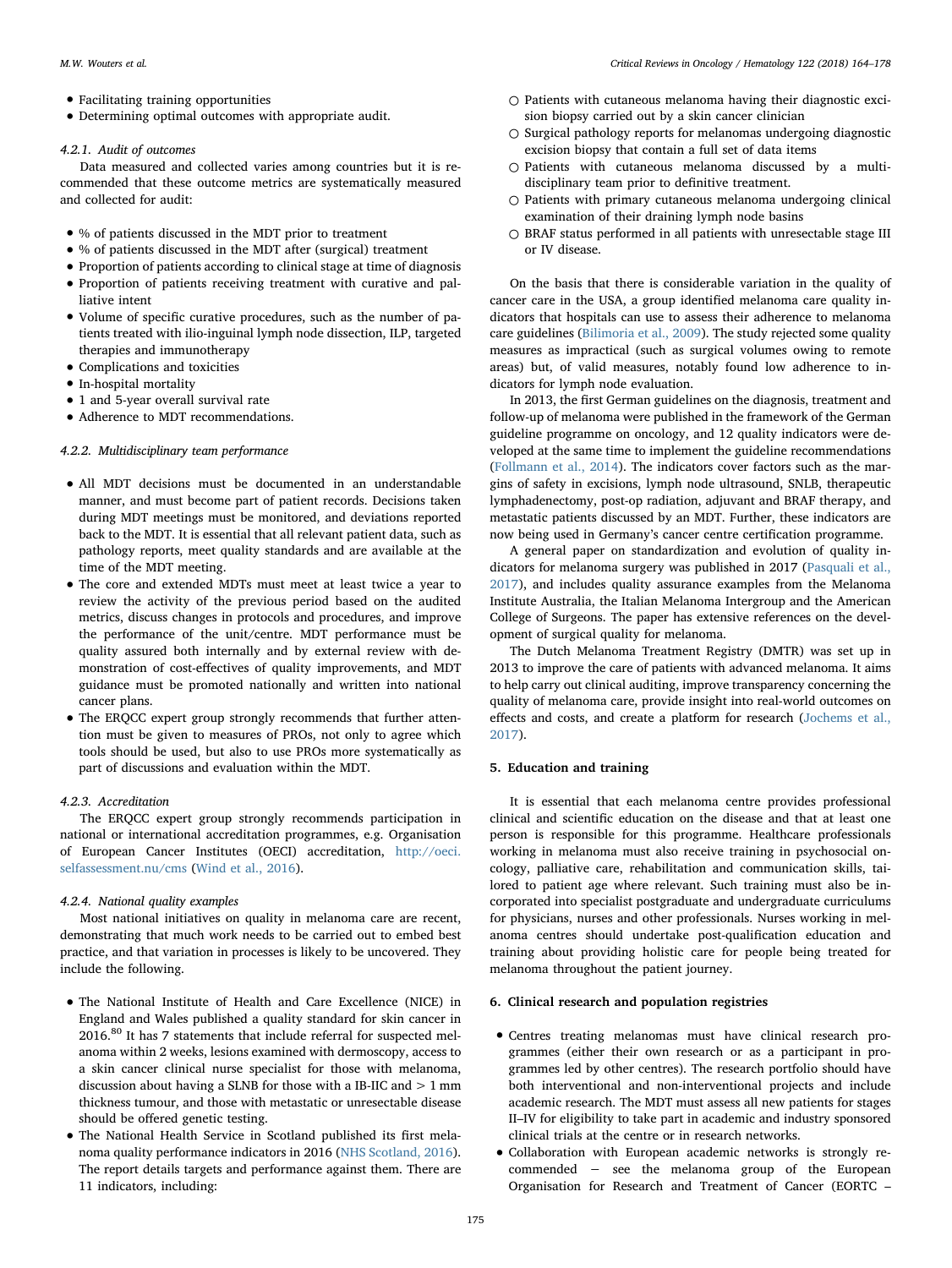<http://www.eortc.org>) and the European Clinical Research Infrastructure Network (ECRIN – [http://www.ecrin.org\)](http://www.ecrin.org). In countries where clinical trials are less available, centres treating melanoma should engage with policymakers to investigate referring patients to other countries (as proposed with European Reference Networks) and should be prepared to participate in clinical trials from an organisational standpoint. Researchers at other centres should be considered as part of the extended MDT for at least annual discussion of clinical trial participation. Generally, pan-European action should be taken to increase participation of melanoma patients in clinical trials (both industry-sponsored and academic), and internet access to local clinical trial databases should be developed.

- In paediatric oncology, participation in therapy optimising studies is a standard of care in most countries. Children, adolescents, and young adults in all countries should have access to national or international multicentre studies, and accelerated access to innovative therapies if their disease progresses [\(Gaspar and Fern, 2016\)](#page-13-41).
- Older adults are currently underrepresented in cancer clinical trials despite having a disproportionate burden of disease. Strategies to increase the participation of older adults, adolescents and young adults in clinical trials must be implemented and trials designed to take their needs into account.
- Correlative biomarker research is a crucial part of all phases of clinical studies, and requires close cooperation with biobanks such as EORTC's SPECTA programme [\(http://www.eortc.org/other](http://www.eortc.org/other-research-initiatives/specta)[research-initiatives/specta](http://www.eortc.org/other-research-initiatives/specta)).
- National cancer control plans must include high-quality cancer registries for melanoma to inform both clinical research and to improve the quality of care. An example is Nordcan ([http://www-dep.](http://www-dep.iarc.fr/NORDCAN) [iarc.fr/NORDCAN\)](http://www-dep.iarc.fr/NORDCAN), which includes melanoma in 50 cancer types in the Nordic countries.

## 7. Conclusion

Taken together, the information presented in this paper provides a comprehensive description of the essential requirements for establishing a high-quality melanoma service. The ERQCC expert group is aware that it is not possible to propose a 'one size fits all' system for all countries, but urges that access to multidisciplinary teams and specialised treatments is guaranteed to all patients with melanoma.

#### Conflict of interest

The authors declare no conflicts of interest.

#### References

- <span id="page-12-16"></span>Aboudaram, A., Modesto, A., Chaltiel, L., Gomez-Roca, C., Boulinguez, S., Sibaud, V., et al., 2017. Concurrent radiotherapy for patients with metastatic melanoma and receiving anti-programmed-death 1 therapy: a safe and effective combination. Melanoma Res. 27 (5), 485–491. [http://dx.doi.org/10.1097/CMR.](http://dx.doi.org/10.1097/CMR.0000000000000386) [0000000000000386.](http://dx.doi.org/10.1097/CMR.0000000000000386)
- <span id="page-12-0"></span>Albreht, T., Kiasuma, R., Van den Bulcke, M., 2017. Cancon Guide –Improving cancer control coordinationCancon Guide – Improving Cancer Control Coordination. [https://cancercontrol.eu/archived/cancercontrol.eu/guide-landing-page/index.](https://cancercontrol.eu/archived/cancercontrol.eu/guide-landing-page/index.html) [html.](https://cancercontrol.eu/archived/cancercontrol.eu/guide-landing-page/index.html)
- <span id="page-12-11"></span>Amann, V.C., Ramelyte, E., Thurneysen, S., Pitocco, R., Bentele-Jaberg, N., Goldinger, S.M., et al., 2017. Developments in targeted therapy in melanoma. Eur. J. Surg. Oncol. 43 (3), 581–593. <http://dx.doi.org/10.1016/j.ejso.2016.10.014>.
- <span id="page-12-15"></span>American Brachytherapy Society – Ophthalmic Oncology Task Forc, 2014. The American Brachytherapy Society consensus guidelines for plaque brachytherapy of uveal melanoma and retinoblastoma. Brachytherapy 13 (1), 1–14. [http://dx.doi.org/10.1016/](http://dx.doi.org/10.1016/j.brachy.2013.11.008) [j.brachy.2013.11.008](http://dx.doi.org/10.1016/j.brachy.2013.11.008).
- <span id="page-12-18"></span>[American Joint Committee on Cancer \(AJCC\), 2016. AJCC Cancer Staging Manual, 8th](http://refhub.elsevier.com/S1040-8428(17)30576-0/sbref0025) edition
- Angi, M., Kalirai, H., Taktak, A., Hussain, R., Groenewald, C., Damato, B.E., et al., 2017. Prognostic biopsy of choroidal melanoma: an optimised surgical and laboratory approach. Br. J. Ophthalmol. 101 (8), 1143–1146. [http://dx.doi.org/10.1136/](http://dx.doi.org/10.1136/bjophthalmol-2017-310361) [bjophthalmol-2017-310361](http://dx.doi.org/10.1136/bjophthalmol-2017-310361).
- <span id="page-12-4"></span>Balch, C.M., Gershenwald, J.E., Soong, S.J., Thompson, J.F., Atkins, M.B., Byrd, D.R., et al., 2009. Final version of 2009 AJCC melanoma staging and classification. J. Clin.

Oncol. 27 (36), 6199–6206. [http://dx.doi.org/10.1200/JCO.2009.23.4799.](http://dx.doi.org/10.1200/JCO.2009.23.4799)

- Balch, C.M., Soong, S.J., Gershenwald, J.E., Thompson, J.F., Coit, D.G., Atkins, M.B., et al., 2013. Age as a prognostic factor in patients with localized melanoma and regional metastases. Ann. Surg. Oncol. 20 (12), 3961–3968. [http://dx.doi.org/10.](http://dx.doi.org/10.1245/s10434-013-3100-9) [1245/s10434-013-3100-9](http://dx.doi.org/10.1245/s10434-013-3100-9).
- <span id="page-12-23"></span>Bilimoria, K.Y., Raval, M.V., Bentrem, D.J., Wayne, J.D., Balch, C.M., Ko, C.Y., 2009. National assessment of melanoma care using formally developed quality indicators. J. Clin. Oncol. 27 (32), 5445–5451. <http://dx.doi.org/10.1200/JCO.2008.20.9965>.
- <span id="page-12-22"></span>Boesen, E.H., Ross, L., Frederiksen, K., Thomsen, B.L., Dahlstrøm, K., Schmidt, G., et al., 2005. Psychoeducational intervention for patients with cutaneous malignant melanoma: a replication study. J. Clin. Oncol. 23 (6), 1270–1277. [http://dx.doi.org/10.](http://dx.doi.org/10.1200/JCO.2005.05.193) [1200/JCO.2005.05.193](http://dx.doi.org/10.1200/JCO.2005.05.193).
- <span id="page-12-10"></span>[Boellaard, R., Delgado-Bolton, R., Oyen, W.J., Giammarile, F., Tatsch, K., Eschner, W.,](http://refhub.elsevier.com/S1040-8428(17)30576-0/sbref0055) [et al., 2015. FDG PET/CT: EANM procedure guidelines for tumour imaging: version](http://refhub.elsevier.com/S1040-8428(17)30576-0/sbref0055) [2.0. Eur. J. Nucl. Med. Mol. Imaging 42, 328](http://refhub.elsevier.com/S1040-8428(17)30576-0/sbref0055)–354 10.1007%2Fs00259-014-2961-x.
- <span id="page-12-3"></span>Boniol, M., Autier, P., Boyle, P., Gandini, S., 2012. Cutaneous melanoma attributable to sunbed use: systematic review and meta-analysis. BMJ 345, e4757. [http://dx.doi.](http://dx.doi.org/10.1136/bmj.e4757) [org/10.1136/bmj.e4757.](http://dx.doi.org/10.1136/bmj.e4757)
- <span id="page-12-8"></span>Botar-Jid, C.M., Cosgarea, R., Bolboacă, S.D., Şenilă, S.C., Lenghel, L.M., Rogojan, L., et al., 2016. Assessment of cutaneous melanoma by use of very- high-frequency ultrasound and real-time elastography. Am. J. Roentgenol. 206 (4), 699–704. [http://](http://dx.doi.org/10.2214/AJR.15.15182) [dx.doi.org/10.2214/AJR.15.15182](http://dx.doi.org/10.2214/AJR.15.15182).
- Bray, F., Ren, J.S., Masuyer, E., Ferlay, J., 2013. Estimates of global cancer prevalence for 27 sites in the adult population in 2008. Int. J. Cancer 132 (5), 1133–1145. [http://dx.](http://dx.doi.org/10.1002/ijc.27711) [doi.org/10.1002/ijc.27711.](http://dx.doi.org/10.1002/ijc.27711)
- <span id="page-12-1"></span>Cardoso, F., Cataliotti, L., Costa, A., Knox, S., Marotti, L., Rutgers, E., et al., 2017. European Breast Cancer Conference manifesto on breast centres/units. Eur. J. Cancer 72, 244–250. [http://dx.doi.org/10.1016/j.ejca.2016.10.023.](http://dx.doi.org/10.1016/j.ejca.2016.10.023)
- <span id="page-12-9"></span>Catalano, O., Setola, S.V., Vallone, P., Raso, M.M., D'Errico, G.A., 2010. Sonography for locoregional staging and follow-up of cutaneous melanoma: how we do it. J. Ultrasound Med. 29 (5), 791–802. [http://onlinelibrary.wiley.com/doi/10.7863/jum.](http://onlinelibrary.wiley.com/doi/10.7863/jum.2010.29.5.791/abstract) [2010.29.5.791/abstract](http://onlinelibrary.wiley.com/doi/10.7863/jum.2010.29.5.791/abstract).
- <span id="page-12-7"></span>Chakera, A.H., Hesse, B., Burak, Z., Ballinger, J.R., Britten, A., Caracò, C., et al., 2009. EANM-EORTC general recommendations for sentinel node diagnostics in melanoma. Eur. J. Nucl. Med. Mol. Imaging 36 (10), 1713–1742. [http://dx.doi.org/10.1007/](http://dx.doi.org/10.1007/s00259-009-1228-4) [s00259-009-1228-4.](http://dx.doi.org/10.1007/s00259-009-1228-4)
- <span id="page-12-13"></span>Coit, D.G., Thompson, J.A., Algazi, A., Andtbacka, R., Bichakjian, C.K., Carson, W.E., et al., 2016. Melanoma, Version 2.2016, NCCN Clinical Practice Guidelines in Oncology. J. Natl. Compr. Canc, Netw. 14 (4), 450–473. [http://www.jnccn.org/](http://www.jnccn.org/content/14/4/450.long) [content/14/4/450.long.](http://www.jnccn.org/content/14/4/450.long)
- <span id="page-12-2"></span>Crocetti, E., Mallone, S., Robsahm, T.E., Gavin, A., Agius, D., Ardanaz, E., et al., 2015. Survival of patients with skin melanoma in Europe increases further: results of the EUROCARE-5 study. Eur. J. Cancer 51 (15), 2179–2190. [http://dx.doi.org/10.1016/](http://dx.doi.org/10.1016/j.ejca.2015.07.039) [j.ejca.2015.07.039](http://dx.doi.org/10.1016/j.ejca.2015.07.039).
- Damude, S., Hoekstra-Weebers, J.E., Francken, A.B., Ter Meulen, S., Bastiaannet, E., Hoekstra, H.J., 2016. The MELFO-Study: prospective, randomized, clinical trial for the evaluation of a stage-adjusted reduced follow-up schedule in cutaneous melanoma patients – results after 1year. Ann. Surg. Oncol. 23 (9), 2762–2771. [http://dx.](http://dx.doi.org/10.1245/s10434-016-5263-7) [doi.org/10.1245/s10434-016-5263-7.](http://dx.doi.org/10.1245/s10434-016-5263-7)
- <span id="page-12-5"></span>Dandekar, M., Lowe, L., Fullen, D.R., Johnson, T.M., Sabel, M.S., Wong, S.L., et al., 2014. Discordance in histopathologic evaluation of melanoma sentinel lymph node biopsy with clinical follow-up: results from a prospectively collected database. Ann. Surg. Oncol. 21 (11), 3406–3411. <http://dx.doi.org/10.1245/s10434-014-3773-8>.
- de Baère, T., Aupérin, A., Deschamps, F., Chevallier, P., Gaubert, Y., Bolge, V., et al., 2015. Radiofrequency ablation is a valid treatment option for lung metastases: experience in 566 patients with 1037 metastases. Ann. Oncol. 26 (5), 987–991. [http://](http://dx.doi.org/10.1093/annonc/mdv037) [dx.doi.org/10.1093/annonc/mdv037.](http://dx.doi.org/10.1093/annonc/mdv037)
- Decoster, L., Van Puyvelde, K., Mohile, S., Wedding, U., Basso, U., Colloca, G., et al., 2015. Screening tools for multidimensional health problems warranting a geriatric assessment in older cancer patients: an update on SIOG recommendations. Ann. Oncol. 26 (2), 288–300. <http://dx.doi.org/10.1093/annonc/mdu210>.
- <span id="page-12-14"></span>Dendale, R., Lumbroso-Le Rouic, L., Noel, G., Feuvret, L., Levy, C., Delacroix, S., et al., 2006. Proton beam radiotherapy for uveal melanoma: results of Curie Institut-Orsay proton Therapy Center (ICPO). Int. J. Radiat. Oncol. Biol. Phys. 65 (3), 780–787. [http://dx.doi.org/10.1016/j.ijrobp.2006.01.020.](http://dx.doi.org/10.1016/j.ijrobp.2006.01.020)
- Dieng, M., Butow, P.N., Costa, D.S., Morton, R.L., Menzies, S.W., Mireskandari, S., et al., 2016. Psychoeducational intervention to reduce fear of cancer recurrence in people at high risk of developing another primary melanoma: results of a randomized controlled trial. J. Clin. Oncol. 34 (36), 4405–4414. [http://dx.doi.org/10.1200/JCO.](http://dx.doi.org/10.1200/JCO.2016.68.2278) [2016.68.2278](http://dx.doi.org/10.1200/JCO.2016.68.2278).
- <span id="page-12-19"></span>Dogrusözm, M., Jager, M.J., 2017. Genetic prognostication in uveal melanoma. Acta Ophthalmol. [http://dx.doi.org/10.1111/aos.13580.](http://dx.doi.org/10.1111/aos.13580)
- <span id="page-12-12"></span>Dummer, R., Hauschild, A., Lindenblatt, N., Pentheroudakis, G., Keilholz, U., ESMO Guidelines Committee, 2015. Cutaneous melanoma: ESMO Clinical Practice Guidelines for diagnosis, treatment and follow-up. Ann. Oncol. 26 (Suppl. 5), v126–132. <http://dx.doi.org/10.1093/annonc/mdv297>.
- <span id="page-12-20"></span>[Duncan, R., 2015. Drug therapy for advanced melanoma: a nursing perspective.](http://refhub.elsevier.com/S1040-8428(17)30576-0/sbref0140) [Dermatol. Nurs. 14 \(3\), 24](http://refhub.elsevier.com/S1040-8428(17)30576-0/sbref0140)–28.
- <span id="page-12-17"></span>Eschelman, D.J., Gonsalves, C.F., Sato, T., 2013. Transhepatic therapies for metastatic uveal melanoma. Semin. Intervent. Radiol. 30 (1), 39–48. [http://dx.doi.org/10.](http://dx.doi.org/10.1055/s-0033-1333652) [1055/s-0033-1333652](http://dx.doi.org/10.1055/s-0033-1333652).
- <span id="page-12-21"></span>European Society of Oncology Pharmacy, 2014. Quality Standard for the Oncology Pharmacy Service (QuapoS 5). <http://www.esop.li/activities.php>.
- <span id="page-12-6"></span>European Partnership for Action Against Cancer (EPAAC), 2018. European Guide for Quality National Cancer Control Programmes. p. 31. [http://www.epaac.eu/images/](http://www.epaac.eu/images/WP_10/European_Guide_for_Quality_National_Cancer_Control_Programmes_EPAAC.pdf) [WP\\_10/European\\_Guide\\_for\\_Quality\\_National\\_Cancer\\_Control\\_Programmes\\_EPAAC.](http://www.epaac.eu/images/WP_10/European_Guide_for_Quality_National_Cancer_Control_Programmes_EPAAC.pdf)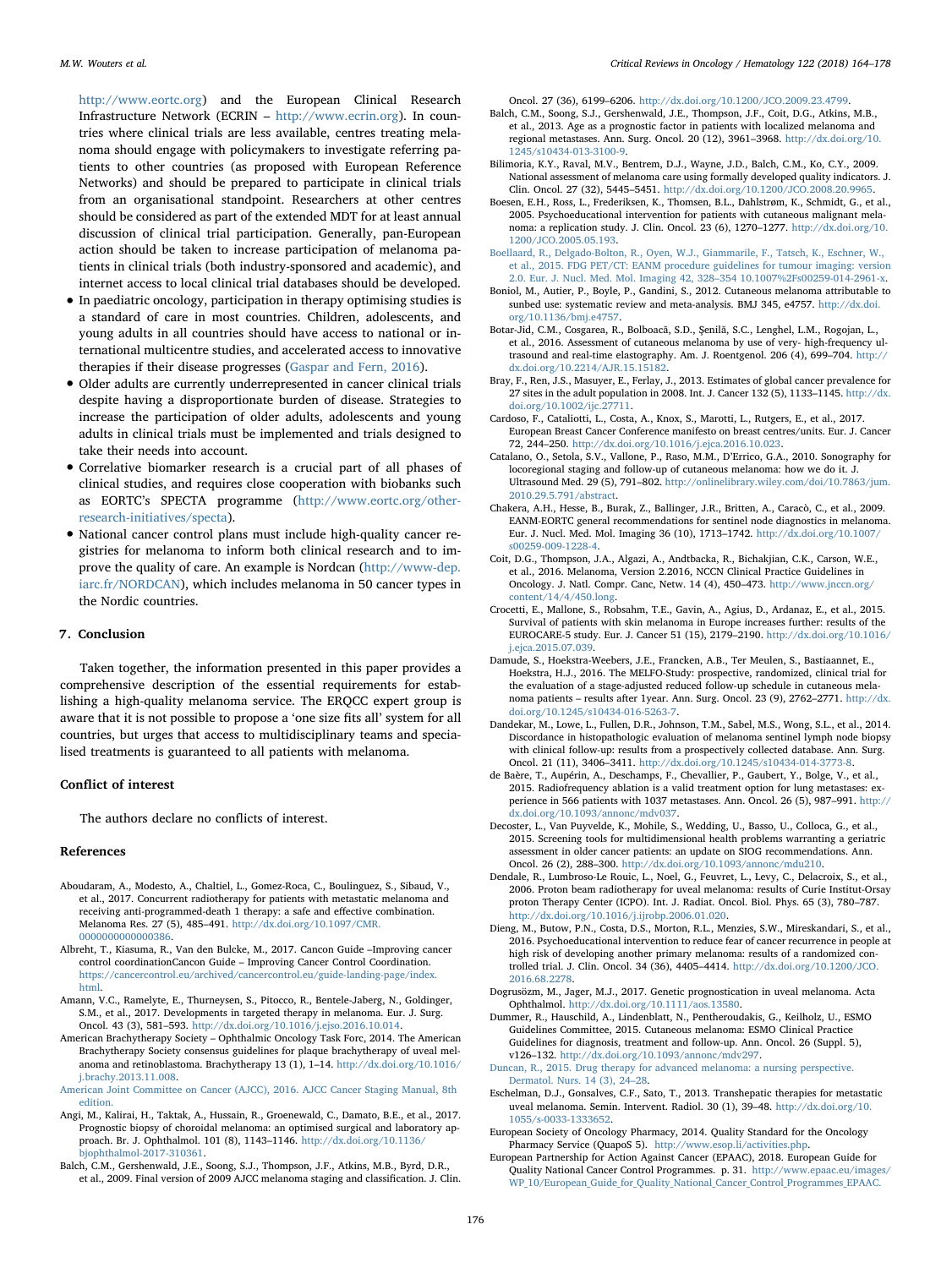#### M.W. Wouters et al. *Critical Reviews in Oncology / Hematology 122 (2018) 164–178*

#### [pdf.](http://www.epaac.eu/images/WP_10/European_Guide_for_Quality_National_Cancer_Control_Programmes_EPAAC.pdf)

- <span id="page-13-10"></span>European Commission, Scientific Committee on Health, Environmental and Emerging Risks (SCHEER), 2016. Opinion on Biological Effects of Ultraviolet Radiation Relevant to Health with Particular Reference to Sunbeds for Cosmetic Purposes. 17 November, <https://doi.org/10.2875/26719>.
- <span id="page-13-7"></span>Faries, M.B., Thompson, J.F., Cochran, A.J., Andtbacka, R.H., Mozzillo, N., Zager, J.S., et al., 2017. Completion dissection or observation for sentinel-node metastasis in melanoma. N. Engl. J. Med. 376 (23), 2211–2222. [http://dx.doi.org/10.1056/](http://dx.doi.org/10.1056/NEJMoa1613210) [NEJMoa1613210](http://dx.doi.org/10.1056/NEJMoa1613210).
- <span id="page-13-2"></span>Ferlay, J., Steliarova-Foucher, E., Lortet-Tieulent, J., Rosso, S., Coebergh, J.W.W., Comber, H., et al., 2012. 2013. Cancer incidence and mortality patterns in Europe: estimates for 40 countries in. Eur. J. Cancer 49 (6), 1374–1403. [http://dx.doi.org/10.](http://dx.doi.org/10.1016/j.ejca.2012.12.027) [1016/j.ejca.2012.12.027.](http://dx.doi.org/10.1016/j.ejca.2012.12.027)
- <span id="page-13-34"></span>Ferrari, A., Schneider, D.T., Bisogno, G., EXPeRT board, 2013. The founding of the european cooperative study group on pediatric rare tumors – EXPeRT. Expert Rev. Anticancer Ther. 13 (1), 1–3. <http://dx.doi.org/10.1586/era.12.155>.
- <span id="page-13-33"></span>Ferrari, A., Bisogno, G., Cecchetto, G., Santinami, M., Maurichi, A., Bono, A., et al., 2014. Cutaneous melanoma in children and adolescents: the Italian rare tumors in pediatric age project experience. J. Pediatr. 164 (2), 375–382. [http://dx.doi.org/10.1016/j.](http://dx.doi.org/10.1016/j.jpeds.2013.10.012) [jpeds.2013.10.012.](http://dx.doi.org/10.1016/j.jpeds.2013.10.012)
- <span id="page-13-39"></span>Follmann, M., Schadendorf, D., Kochs, C., Buchberger, B., Winter, A., Wesselmann, S., 2014. Quality assurance for care of melanoma patients based on guideline-derived quality indicators and certification. J. Dtsch. Dermatol. Ges. 12 (2), 139–147. [http://](http://dx.doi.org/10.1111/ddg.12238) [dx.doi.org/10.1111/ddg.12238](http://dx.doi.org/10.1111/ddg.12238).
- <span id="page-13-16"></span>Forsea, A.M., 2016. Cancer registries in Europe −going forward is the only option. Ecancermedicalscience 10, 641. <http://dx.doi.org/10.3332/ecancer.2016.641>.
- <span id="page-13-4"></span>Forsea, A.M., Del Marmol, V., de Vries, E., Bailey, E.E., Geller, A.C., 2012. Melanoma incidence and mortality in Europe: new estimates, persistent disparities. Br. J. Dermatol. 167 (5), 1124–1130. [http://dx.doi.org/10.1111/j.1365-2133.2012.](http://dx.doi.org/10.1111/j.1365-2133.2012.11125.x) [11125.x.](http://dx.doi.org/10.1111/j.1365-2133.2012.11125.x)
- <span id="page-13-9"></span>Forsea, A.M., Euromelanoma Working Group, del Marmol, V., 2013. Impact, challenges and perspectives of Euromelanoma, a pan-European campaign of skin cancer prevention. J. Eur. Acad. Dermatol. Venereol. 27 (10), 1317–1319. [http://dx.doi.org/10.](http://dx.doi.org/10.1111/jdv.12060) [1111/jdv.12060.](http://dx.doi.org/10.1111/jdv.12060)
- <span id="page-13-5"></span>Forsea, A.M., Del Marmol, V., Stratigos, A., Geller, A.C., 2014. Melanoma prognosis in Europe: far from equal. Br. J. Dermatol. 171 (1), 179–182. [http://dx.doi.org/10.](http://dx.doi.org/10.1111/bjd.12923) [1111/bjd.12923.](http://dx.doi.org/10.1111/bjd.12923)
- <span id="page-13-12"></span>Forsea, A.M., Tschandl, P., Del Marmol, V., Zalaudek, I., Soyer, H.P., Eurodermoscopy Working Group, et al., 2016. Factors driving the use of dermoscopy in Europe: a pan-European survey. Br. J. Dermatol. 175 (6), 1329–1337. [http://dx.doi.org/10.1111/](http://dx.doi.org/10.1111/bjd.14895) [bjd.14895](http://dx.doi.org/10.1111/bjd.14895).
- Franklin, C., Livingstone, E., Roesch, A., Schilling, B., Schadendorf, D., 2017. Immunotherapy in melanoma: recent advances and future directions. Eur. J. Surg. Oncol. 43 (3), 604–611. <http://dx.doi.org/10.1016/j.ejso.2016.07.145>.
- <span id="page-13-21"></span>Garbe, C., Peris, K., Hauschild, A., Saiag, P., Middleton, M., Bastholt, L., et al., 2016. Diagnosis and treatment of melanoma: european consensus-based interdisciplinary guideline – update 2016. Eur. J. Cancer 63, 201–217. [http://dx.doi.org/10.1016/j.](http://dx.doi.org/10.1016/j.ejca.2016.05.005) [ejca.2016.05.005](http://dx.doi.org/10.1016/j.ejca.2016.05.005).
- <span id="page-13-35"></span>Gallais Sérézal, I., Beaussant, Y., Rochigneux, P., Tournigand, C., Aubry, R., Lindelöf, B., et al., 2016. End-of-life care for hospitalized patients with metastatic melanoma in France: a nationwide, register-based study. Br. J. Dermatol. 175 (3), 583–592. [http://](http://dx.doi.org/10.1111/bjd.14631) [dx.doi.org/10.1111/bjd.14631.](http://dx.doi.org/10.1111/bjd.14631)
- <span id="page-13-41"></span>Gaspar, N., Fern, L., 2016. Increasing access to clinical trials and innovative therapy for teenagers and young adults with cancer – a multiple stakeholders and multiple steps process. In: In: Stark, D.P., Vassal, G. (Eds.), Tumors in Adolescents and Young
- <span id="page-13-20"></span>Adults. Prog. Tumor Res., vol. 43. pp. 38–49. [http://dx.doi.org/10.1159/000447043.](http://dx.doi.org/10.1159/000447043) German Cancer Society (DKG), 2016. Catalogue of Requirements for Comprehensive Cancer Centres and Oncology Centres. <http://bit.ly/2AJ5aso>.
- <span id="page-13-6"></span>Gershenwald, J.E., Scolyer, R.A., Hess, K.R., Sondak, V.K., Long, G.V., Ross, M.I., et al., 2017. Melanoma staging: evidence-based changes in the American Joint Committee on Cancer eighth edition cancer staging manual. CA Cancer J. Clin. 67 (6), 472–492. [http://dx.doi.org/10.3322/caac.21409.](http://dx.doi.org/10.3322/caac.21409)
- <span id="page-13-28"></span>Hamaker, M.E., Jonker, J.M., de Rooij, S.E., Vos, A.G., Smorenburg, C.H., van Munster, B.C., 2012. Frailty screening methods for predicting outcome of a comprehensive geriatric assessment in elderly patients with cancer: a systematic review. Lancet Oncol. 13 (10), 437–444. [http://dx.doi.org/10.1016/S1470-2045\(12\)70259-0](http://dx.doi.org/10.1016/S1470-2045(12)70259-0).
- <span id="page-13-26"></span>Henderson, M.A., Burmeister, B.H., Ainslie, J., Fisher, R., Di Iulio, J., Smithers, B.M., et al., 2015. Adjuvant lymph-node field radiotherapy versus observation only in patients with melanoma at high risk of further lymph-node field relapse after lymphadenectomy (ANZMTG 6-year follow-up of a phase 3, randomized controlled trial. Lancet Oncol. 16 (9), 1049–1060. [http://dx.doi.org/10.1016/S1470-2045\(15\)](http://dx.doi.org/10.1016/S1470-2045(15)00187-4) [00187-4](http://dx.doi.org/10.1016/S1470-2045(15)00187-4).
- <span id="page-13-1"></span>Højgaard, L., Löwenberg, B., Selby, P., Lawler, M., Banks, I., Law, K., et al., 2017. The European Cancer Patient's Bill of Rights, update and implementation 2016. ESMO Open 1 (6), e000127. <http://dx.doi.org/10.1136/esmoopen-2016-000127>.
- Holtkamp, L.H.J., Read, R.L., Emmett, L., Thompson, J.F., Nieweg, O.E., 2017. Futility of imaging to stage melanoma patients with a positive sentinel lymph node. Melanoma Res. 27 (5), 457–462. <http://dx.doi.org/10.1097/CMR.0000000000000362>.
- Hübner, J., Waldmann, A., Eisemann, N., Noftz, M., Geller, A.C., Weinstock, M.A., et al., 2017. Association between risk factors and detection of cutaneous melanoma in the setting of a population-based skin cancer screening. Eur. J. Cancer Prev. [http://dx.](http://dx.doi.org/10.1097/CEJ.0000000000000392) [doi.org/10.1097/CEJ.0000000000000392](http://dx.doi.org/10.1097/CEJ.0000000000000392).
- Hui, D., Bansal, S., Strasser, F., Morita, T., Caraceni, A., Davis, M., et al., 2015. Indicators of integration of oncology and palliative care programs: an international consensus. Ann. Oncol. 26 (9), 1953–1959. [http://dx.doi.org/10.1093/annonc/mdv269.](http://dx.doi.org/10.1093/annonc/mdv269)
- Huisman, M.G., van Leeuwen, B.L., Ugolini, G., Montroni, I., Spiliotos, J., Stabilini, C.,

et al., 2014. Timed Up & Go: a screening tool for predicting 30-day morbidity in oncogeriatric surgical patients? A multicenter cohort study. PLoS One 24 (January). <http://dx.doi.org/10.1371/journal.pone.0147993.s002>.

- <span id="page-13-27"></span>Huppert, P.E., Fierlbeck, G., Pereira, P.L., Schanz, S., Duda, S.H., Wietholtz, H., et al., 2010. Transarterial chemoembolization of liver metastases in patients with uveal melanoma. Eur. J. Radiol. 74 (3), 38–44. [http://dx.doi.org/10.1016/j.ejrad.2009.03.](http://dx.doi.org/10.1016/j.ejrad.2009.03.064)
- <span id="page-13-8"></span>[064](http://dx.doi.org/10.1016/j.ejrad.2009.03.064). International Agency for Research on Cancer (IARC), 2018. IRAC Monographs on the Evaluation of Carcinogenic Risks to Humans. [http://monographs.iarc.fr/ENG/](http://monographs.iarc.fr/ENG/Classification/latest_classif.php) Classifi[cation/latest\\_classif.php](http://monographs.iarc.fr/ENG/Classification/latest_classif.php).
- <span id="page-13-22"></span>Jadvar, H., Colletti, P., Delgado-Bolton, R., Esposito, G., Krause, B.J., Iagaru, A.H., et al., 2017. Appropriate use criteria for FDG PET/CT restaging and response assessment of malignant disease. J. Nucl. Med. 117 (58(12)), 2026–2037. [http://dx.doi.org/10.](http://dx.doi.org/10.2967/jnumed.117.197988) [2967/jnumed.117.197988](http://dx.doi.org/10.2967/jnumed.117.197988).
- <span id="page-13-23"></span>Jiménez-Requena, F., Delgado-Bolton, R.C., Fernández-Pérez, C., Gambhir, S.S., Schwimmer, J., Pérez-Vázquez, J.M., et al., 2010. Meta-analysis of the performance of (18)F-FDG PET in cutaneous melanoma. Eur. J. Nucl. Med. Mol. Imaging 37 (2), 284–300. <http://dx.doi.org/10.1007/s00259-009-1224-8>.
- <span id="page-13-40"></span>Jochems, A., Schouwenburg, M.G., Leeneman, B., Franken, M.G., van den Eertwegh, A.J., Haanen, J.B., et al., 2017. Dutch Melanoma Treatment Registry: quality assurance in the care of patients with metastatic melanoma in the Netherlands. Eur. J. Cancer 72, 156–165. [http://dx.doi.org/10.1016/j.ejca.2016.11.021.](http://dx.doi.org/10.1016/j.ejca.2016.11.021)
- Johnson, M.M., Leachman, S.A., Aspinwall, L.G., Cranmer, L.D., Curiel-Lewandrowski, C., Sondak, V.K., et al., 2017. Skin cancer screening: recommendations for data-driven screening guidelines and a review of the US Preventive Services Task Force controversy. Melanoma Manag. 4 (1), 13–37. [http://dx.doi.org/10.2217/mmt-2016-](http://dx.doi.org/10.2217/mmt-2016-0022) [0022.](http://dx.doi.org/10.2217/mmt-2016-0022)
- <span id="page-13-13"></span>Kandolf Sekulovic, L., Peris, K., Hauschild, A., Stratigos, A., Grob, J.-J., Nathan, P., et al., 2017. More than 5000 patients with metastatic melanoma in Europe per year do not have access to recommended first-line innovative treatments. Eur. J. Cancer 75, 313–322. [http://dx.doi.org/10.1016/j.ejca.2017.01.012.](http://dx.doi.org/10.1016/j.ejca.2017.01.012)
- <span id="page-13-3"></span>Karimkhani, C., Green, A.C., Nijsten, T., Weinstock, M.A., Dellavalle, R.P., Naghavi, M., 2017. The global burden of melanoma: results from the Global Burden of Disease Study 2015. Br. J. Dermatol. 177 (1), 134–140. [http://dx.doi.org/10.1111/bjd.](http://dx.doi.org/10.1111/bjd.15510) [15510.](http://dx.doi.org/10.1111/bjd.15510)
- <span id="page-13-30"></span>Kasparian, N.A., 2013. Psychological care for people with melanoma: what, when, why and how? Semin. Oncol. Nurs. 29 (3), 214–222. [http://dx.doi.org/10.1016/j.soncn.](http://dx.doi.org/10.1016/j.soncn.2013.06.007) [2013.06.007](http://dx.doi.org/10.1016/j.soncn.2013.06.007).
- <span id="page-13-29"></span>Kasparian, N.A., McLoone, J.K., Butow, P.N., 2009. Psychological responses and coping strategies among patients with malignant melanoma: a systematic review of the literature. Arch. Dermatol. 145 (12), 1415–1427. [http://dx.doi.org/10.1001/](http://dx.doi.org/10.1001/archdermatol.2009.308) [archdermatol.2009.308.](http://dx.doi.org/10.1001/archdermatol.2009.308)
- <span id="page-13-14"></span>Kruijff, S., Bastiaannet, E., Francken, A.B., Schaapveld, M., van der Aa, M., Hoekstra, H.J., 2012. Breslow thickness in the Netherlands: a population-based study of 40,880 patients comparing young and elderly patients. Br. J. Cancer 107 (3), 570–574. [http://dx.doi.org/10.1038/bjc.2012.255.](http://dx.doi.org/10.1038/bjc.2012.255)
- <span id="page-13-15"></span>Lange, J.R., Kang, S., Balch, C.M., 2011. Melanoma in the older patient: measuring frailty as an index of survival. Ann. Surg. Oncol. 18 (13), 3531–3532. [http://dx.doi.org/10.](http://dx.doi.org/10.1245/s10434-011-2015-6) [1245/s10434-011-2015-6](http://dx.doi.org/10.1245/s10434-011-2015-6).
- <span id="page-13-25"></span>Lasithiotakis, K., Zoras, O., 2017. Metastasectomy in cutaneous melanoma. Eur. J. Surg. Oncol. 43 (3), 572–580. <http://dx.doi.org/10.1016/j.ejso.2016.11.001>.
- <span id="page-13-0"></span>Levit, L., Balogh, E., Nass, S., Ganz, P. (Eds.), 2013. Delivering High-quality Cancer Care: Charting a New Course for a System in Crisis. Institute of Medicine, National Academies Press. [http://dx.doi.org/10.17226/18359.](http://dx.doi.org/10.17226/18359)
- <span id="page-13-11"></span>Mar, V., Roberts, H., Wolfe, R., English, D.R., Kelly, J.W., 2013. Nodular melanoma: a distinct clinical entity and the largest contributor to melanoma deaths in Victoria, Australia. J. Am. Acad. Dermatol. 68 (4), 568–575. [http://dx.doi.org/10.1016/j.jaad.](http://dx.doi.org/10.1016/j.jaad.2012.09.047) [2012.09.047](http://dx.doi.org/10.1016/j.jaad.2012.09.047).
- <span id="page-13-36"></span>McLoone, J.K., Kasparian, N., Meiser, B., Butow, P., Barlow-Stewart, K., Charles, M., et al., 2011. Melanoma risk, clinical care and patients fear of melanoma recurrence: what is the interplay between these factors? Asia Pac. J. Clin. Oncol. 7, 61–68. [http://](http://dx.doi.org/10.1111/j.1743-7563.2011.01471.x) [dx.doi.org/10.1111/j.1743-7563.2011.01471.x](http://dx.doi.org/10.1111/j.1743-7563.2011.01471.x).
- <span id="page-13-32"></span>McLoone, J., Menzies, S., Meiser, B., Mann, G.J., Kasparian, N.A., 2013. Psycho-educational interventions for melanoma survivors: a systematic review. Psychooncology 22 (7), 1444–1456. <http://dx.doi.org/10.1002/pon.3165>.
- <span id="page-13-37"></span>Mitchell, J., Callaghan, P., Street, J., Neuhaus, S., Bessen, T., 2014. The experience of melanoma follow-up care: an online survey of patients in Australia. J. Skin Cancer 2014, 429149. <http://dx.doi.org/10.1155/2014/429149>.
- <span id="page-13-38"></span>Mrazek, A.A., Chao, C., 2014. Surviving cutaneous melanoma: a clinical review of followup practices, surveillance, and management of recurrence. Surg. Clin. North. Am. 94 (5), 989–1002. <http://dx.doi.org/10.1016/j.suc.2014.07.003>.
- <span id="page-13-24"></span>Mucientes Rasilla, J., Cardona Arboniés, J., Delgado-Bolton, R.C., Izarduy Pereyra, L., Salazar Andía, G., Prieto Soriano, A., et al., 2009. SPECT-CT in sentinel node detection in patients with melanoma. Rev. Esp. Med. Nucl. 28 (5), 229–234. [http://dx.](http://dx.doi.org/10.1016/j.remn.2009.03.002) [doi.org/10.1016/j.remn.2009.03.002](http://dx.doi.org/10.1016/j.remn.2009.03.002).
- <span id="page-13-18"></span>Nathan, P., Cohen, V., Coupland, S., Curtis, K., Damato, B., Evans, J., et al., 2015. Uveal melanoma UK national guidelines. Eur. J. Cancer 51 (16), 2404–2412. [http://dx.doi.](http://dx.doi.org/10.1016/j.ejca.2015.07.013) [org/10.1016/j.ejca.2015.07.013.](http://dx.doi.org/10.1016/j.ejca.2015.07.013)
- National Institute of Health and Care Excellence (NICE), 2016. Skin Cancer. Quality Standard [QS130]. <https://www.nice.org.uk/guidance/qs130>.
- <span id="page-13-31"></span>National Comprehensive Cancer Network, 2003. Distress management. Clinical practice guidelines. J. Natl. Compr. Cancer Netw. 1 (3), 344–374. [http://www.jnccn.org/](http://www.jnccn.org/content/1/3/344.long) [content/1/3/344.long](http://www.jnccn.org/content/1/3/344.long).
- <span id="page-13-17"></span>National Institute for Health and Care Excellence (NICE), 2018. Melanoma Overview. <https://pathways.nice.org.uk/pathways/melanoma>.
- <span id="page-13-19"></span>National Institute for Health and Clinical Excellence (NICE), 2006. Improving outcomes